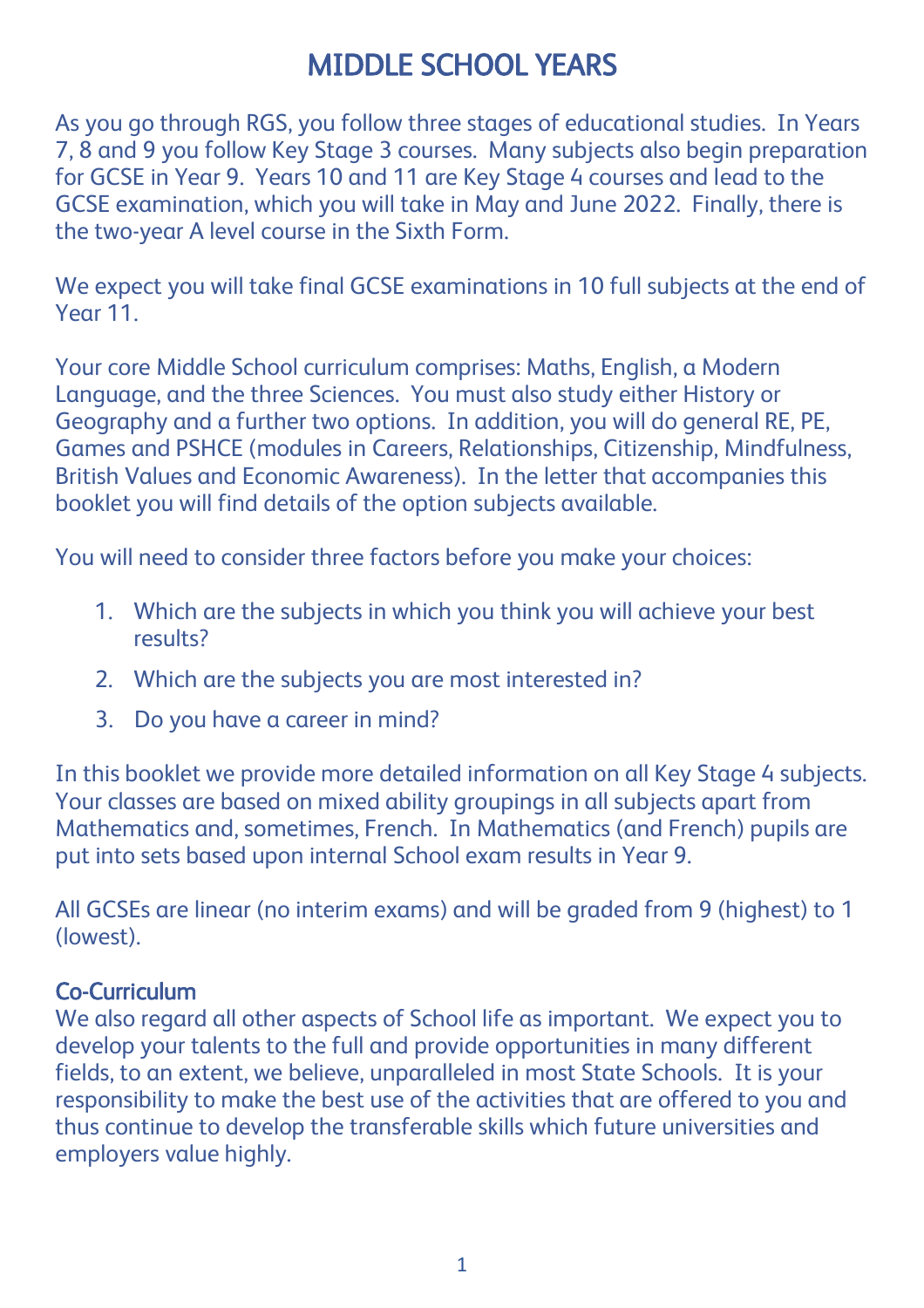In Games in Year 10 and Year 11 you can take part in rugby, hockey, rowing, fitness, handball, badminton, basketball and volleyball in the winter months. In the Summer Term cricket, tennis, rowing, athletics, softball, ultimate Frisbee, fitness, badminton and volleyball are all on offer.

On Thursday afternoons, in what is known as TAA, you may join the CCF, do Social Service or take part in one of the many activities designed to enrich the curriculum and develop your additional skills or interests. We currently offer:

| Art                | <b>Fives</b>           |
|--------------------|------------------------|
| <b>Badminton</b>   | Football               |
| <b>Board Games</b> | Japanese               |
| <b>CCF - Army</b>  | <b>Media Studies</b>   |
| <b>CCF - Navy</b>  | <b>Music</b>           |
| <b>CCF - RAF</b>   | <b>Social Services</b> |
| <b>Chinese</b>     | Squash                 |
| Cookery            | <b>Stage Lighting</b>  |
| Drama              | <b>Table Tennis</b>    |
| Fitness            | <b>Tennis</b>          |

You will make your TAA choices later in the Spring term.

We encourage you to join clubs and societies, go on expeditions and trips, and participate fully in the various activities of the School community.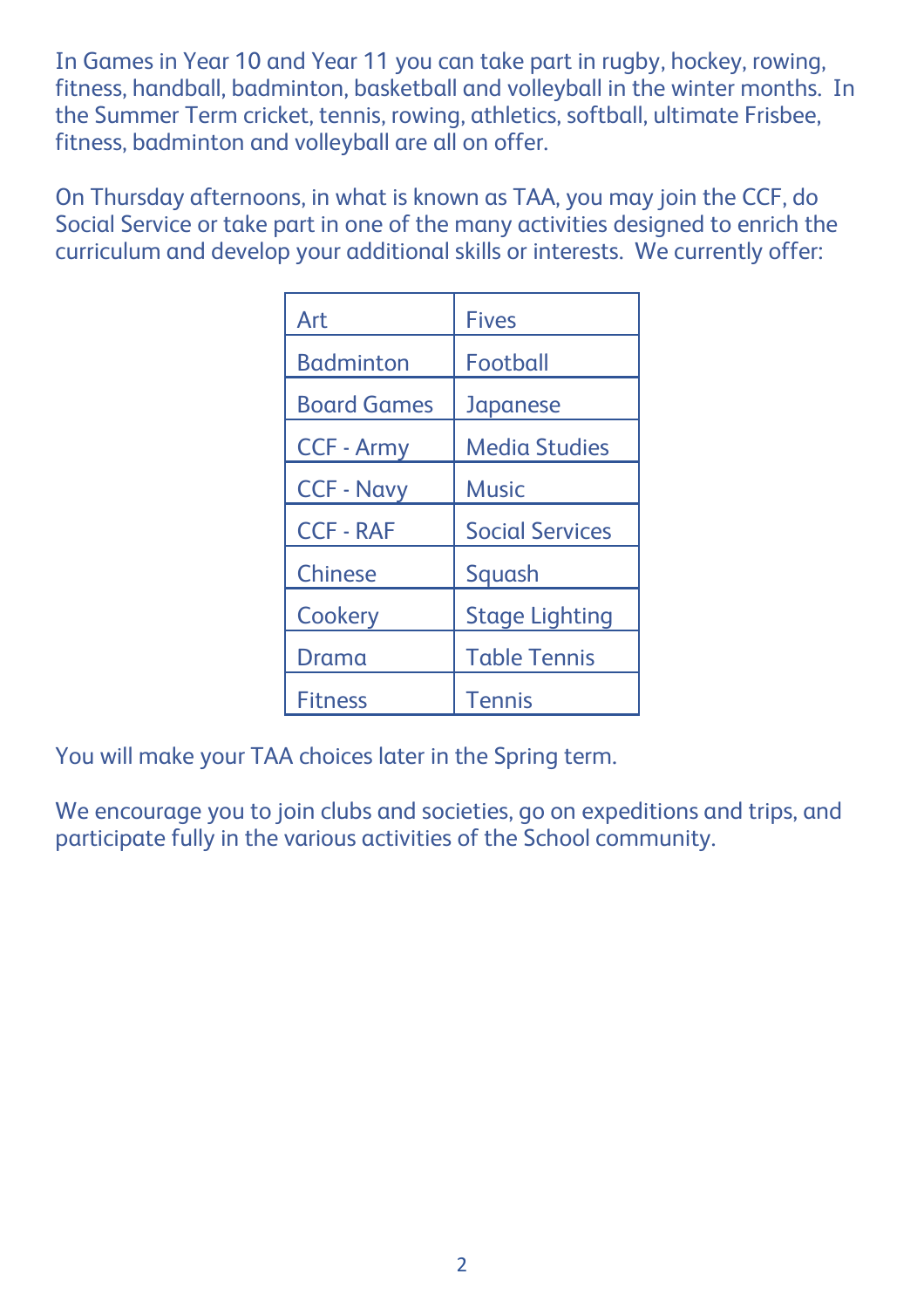## Photographs of some opportunities open to you in the Middle Years at the RGS.



Board Games



Combined Cadet Force



Fencing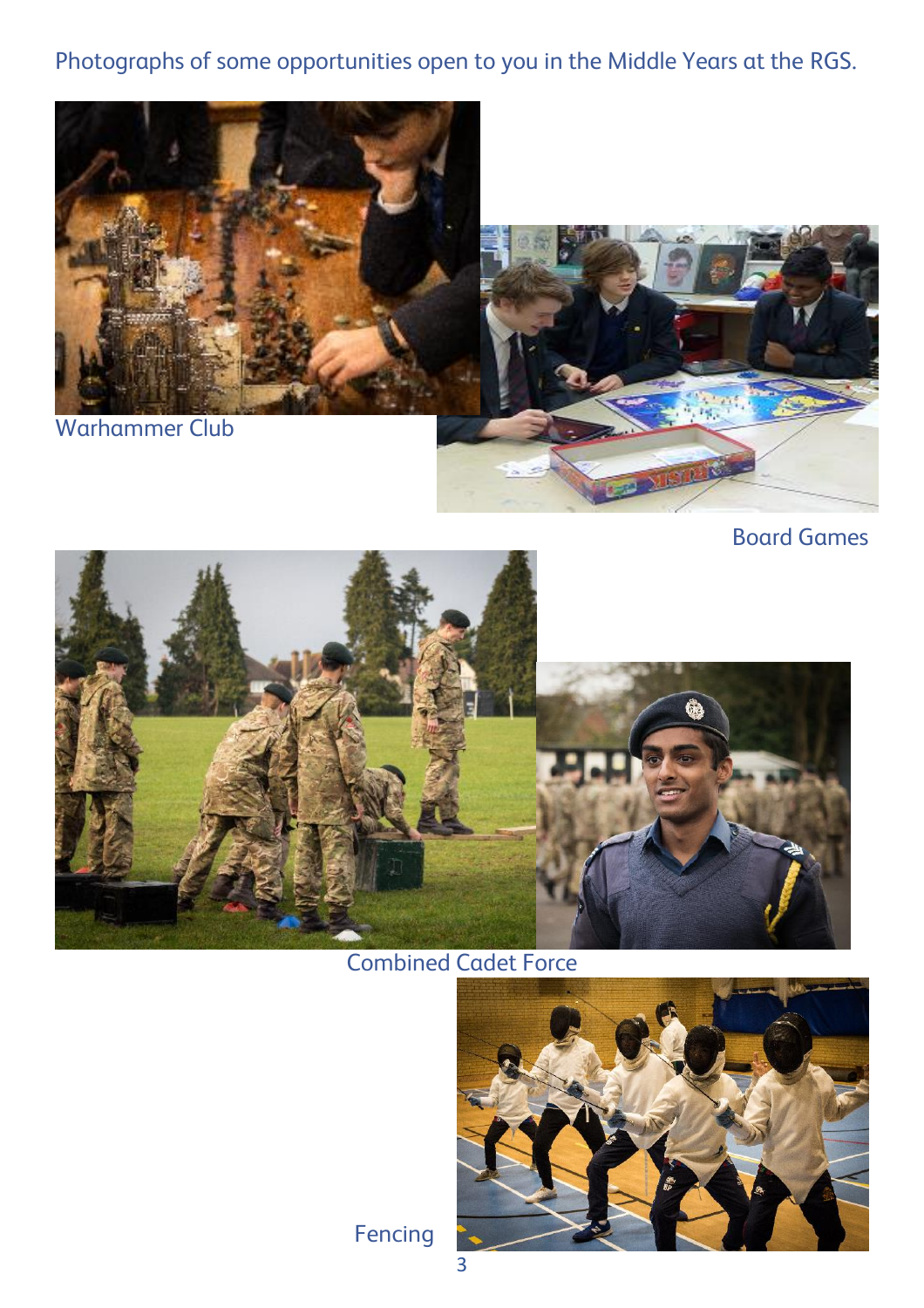## THE MIDDLE SCHOOL (KEY STAGE 4) CURRICULUM AND CAREERS

As a Year 9 pupil at the end of your third year in the School, future careers seem a long way away. However, it is never too early to acquire ideas and information. Here is a summary of our system. We encourage you to use it.

The School has a Careers Room where you can find current information on careers and higher education. In Years 10 and 11, as part of the PSHCE programme, there are two modules of Careers Education and another focusing on Economic Awareness. There is a biennial Careers Fair attended by employers and Higher Education Institutions. You are encouraged to organise Work Experience, which will enable you to gain a real insight into the world of work.

The RGS Curriculum ensures a broad and balanced choice of subjects so no career options are closed to you at this stage. You should choose the subjects you enjoy and will perform best in. If you wish to discuss options and possible careers, please contact Miss Sowah, the Director of Careers and Higher Education.

Looking ahead to the Sixth Form these are the A levels we currently offer:

Ancient History **German**\* Art\* History\* Biology<sup>\*</sup> Business Studies and Mathematics\* Mathematics Music\*<br>Chemistry\* Music\* Music\* Chemistry\* Computing **Philosophy** Design Technology\* Physics\* Economics Politics English Literature\* Psychology French\* Spanish\* Further Mathematics\* Sport (BTEC) Geography\*

\*You must have studied the corresponding GCSE for entry to these subjects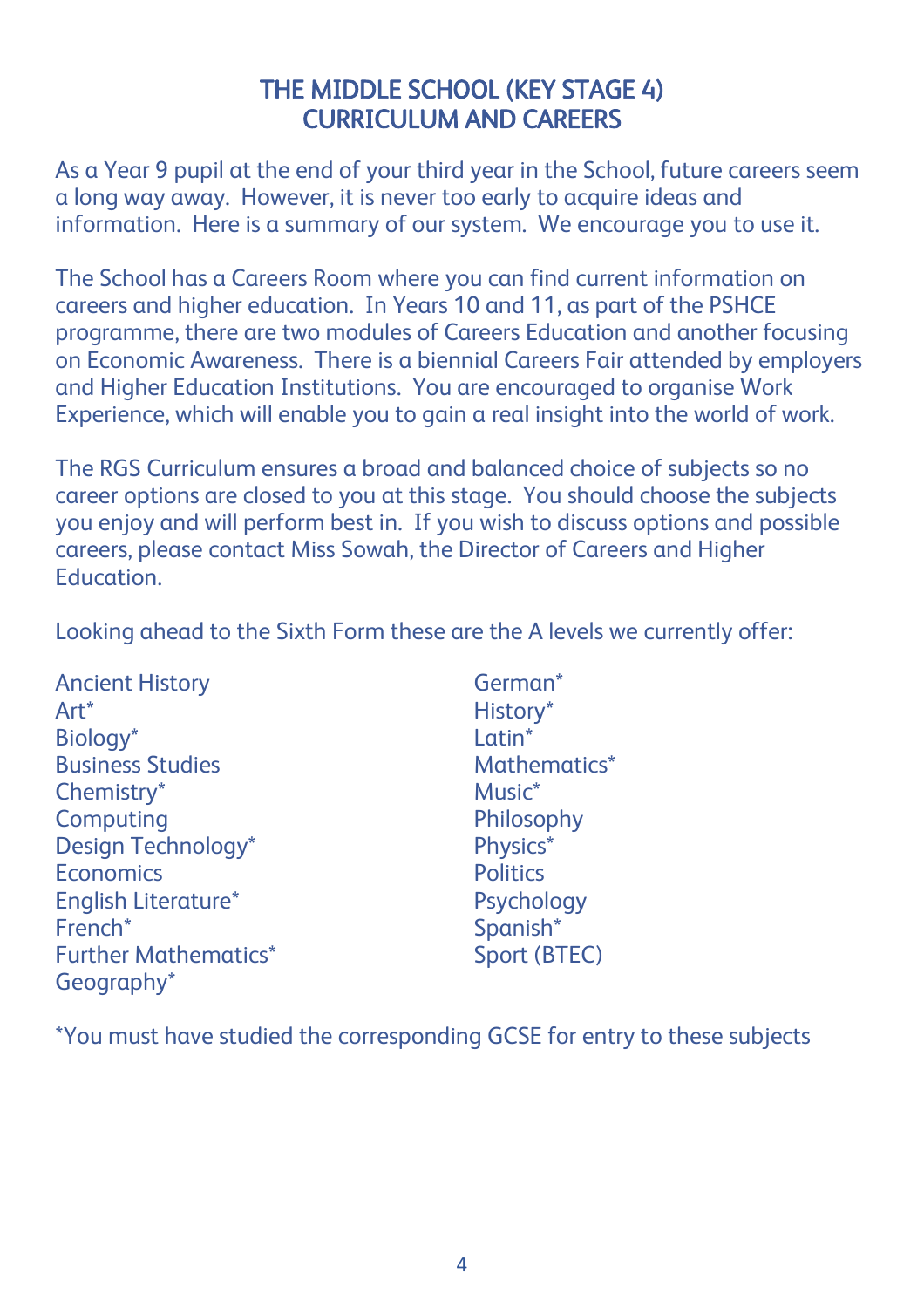# ENGLISH LANGUAGE and ENGLISH LITERATURE

You will continue with English until you sit two GCSEs in Year 11: English Language and English Literature. Both GCSEs require the full range of reading, writing and speaking skills you developed in the lower School.

English Language requires writing in various styles, reading a range of different text types and understanding their stylistic features, debating, discussion and presentation of ideas in front of a whole class. Perhaps most importantly, it requires you to demonstrate an awareness of the 'mechanics' of the language and this skill is a key component of your Literature GCSE too.

In both English Language and Literature, at the end of each unit studied in Year 10 and Year 11, there will be a common assessment completed. This assessment will be completed under timed conditions during an English lesson. Although the result of each assessment will not directly affect the overall GCSE result, it will reflect your progress within each unit. Likewise, both the Year 10 and 11 mock exams will contain exam-based tasks. There is a 'Speaking and Listening' component to the Language GCSE but it is separately awarded and does not contribute to the overall Language GCSE grade.

#### Literature:

Paper 1: Shakespeare and the 19<sup>th</sup> Century Novel (40%) Paper 2: Modern texts and Poetry (60%) Set texts are chosen by the individual subject teacher and may vary across classes. The set text titles are sent out at the beginning of Year 10.

#### Language:

Paper 1: Explorations in creative reading and writing (50%) Paper 2: Writers' viewpoints and perspectives (50%) Component 3: Speaking & Listening Test (separately endorsed 0% weighting of GCSE)

#### Method of Assessment:

English Language: 100% exam – externally assessed English Literature: 100% exam – externally assessed

Exam Board: AQA Specification: 8702 (Literature) 8700 (Language)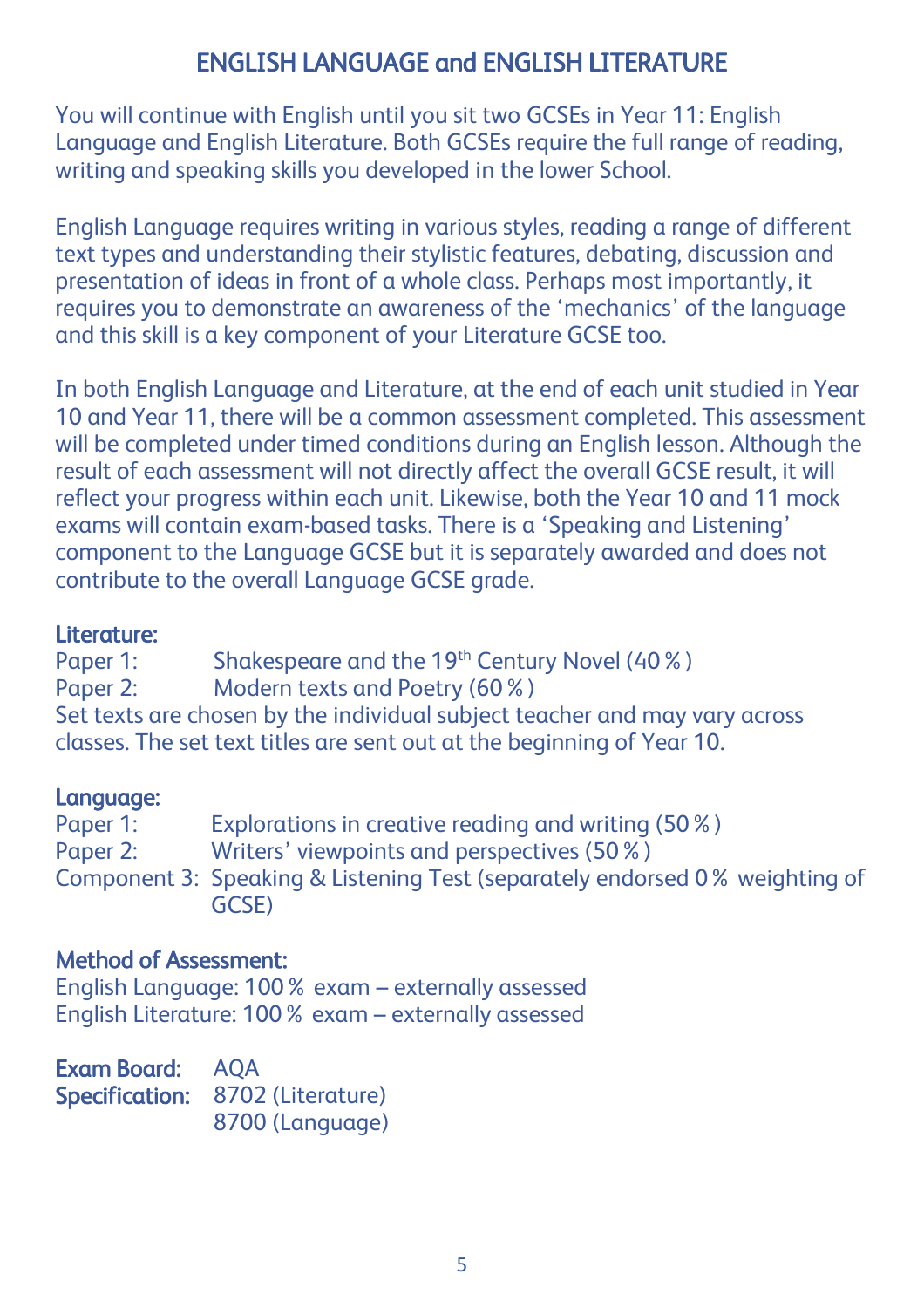# **MATHEMATICS**

As this subject is integral to so many other areas of study, as well as every aspect of life itself, you will continue to study Mathematics to the end of Year 11. A large cohort then decide to pursue the subject to a higher-level post 16 and this is enthusiastically encouraged.

In Year 10 you will be split into two parallel halves of the year and each of these is then further divided into four sets. These sets allow the Mathematics Department to cater for your needs throughout these two very important years. If you are in the top sets you will complete your higher tier GCSE course in Year 10 and will move on to study the AQA Level 2 Certificate in Further Mathematics in Year 11. If you are in one of the other sets you can work at a steadier pace on the higher-level GCSE course, enabling you to have every opportunity of attaining a top grade in the GCSE exam taken in the Summer of Year 11. If you are in Set 2 you may also be given the opportunity to study the AQA Level 2 Further Mathematics course in Year 11 and take the exams in the Summer of Year 11.

The Mathematics GCSE course encompasses many areas, giving a thorough grounding in numerical skills, algebra, mensuration, trigonometry, statistics and probability. There are extensive opportunities for you to explore around the set topics, with problem solving skills and logical thinking encouraged using open ended tasks and investigations. There are also occasions when you will make use of ICT in understanding and exploring mathematical theory.

The additional Mathematics course is designed as an enrichment programme for those students who have a thorough knowledge of the content of the Higher Tier Mathematics GCSE course. It allows you to explore further some of the intricacies of algebra, geometry, mechanics and statistics. The redeveloped specification (from 2018) has been designed to provide you with a coherent course of study to develop mathematical understanding and provides you with an excellent opportunity to experience the Mathematics studied at post-16 level, including GCE Mathematics and Further Mathematics.

The AQA Level 2 Certificate in Further Maths places an emphasis on higher order technical proficiency, rigorous argument and problem-solving skills. As a high achieving pupil, it gives you an introduction to topics that will help you develop skills in Algebra, Geometry, Calculus, Matrices, Trigonometry, Functions and Graphs.

However, if you do not study Additional Mathematics or the AQA Level 2 Certificate in Further Mathematics, you will not be prevented from studying Mathematics at A Level.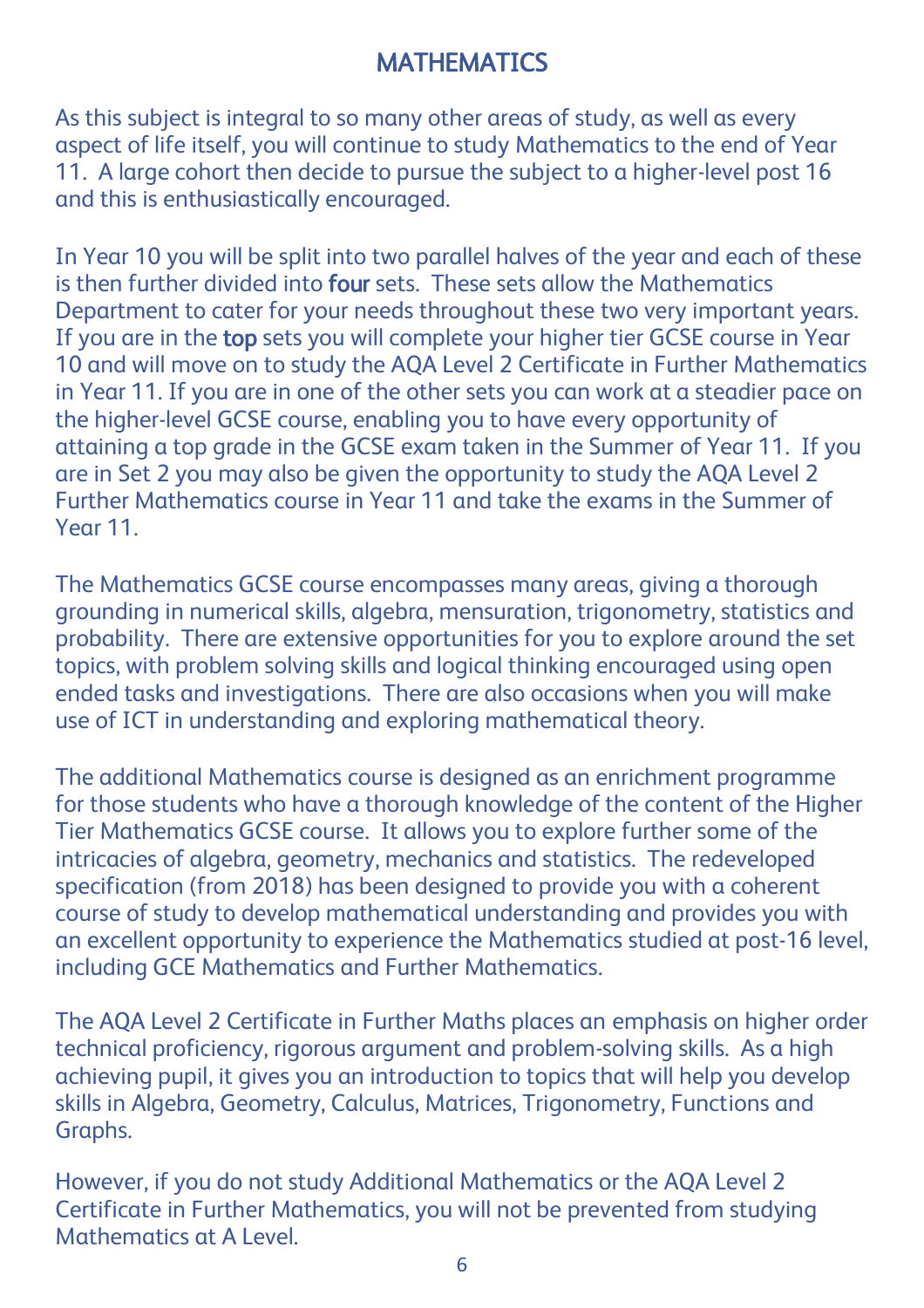### Method of Assessment:

#### GCSE Mathematics

Grades available: 4, 5, 6, 7, 8, 9

| Paper 1      | 1 <sup>1</sup> / <sub>2</sub> hours non-calculator (out of 80)  | $33\frac{1}{3}\%$ |
|--------------|-----------------------------------------------------------------|-------------------|
| Paper 2      | 1 <sup>1</sup> / <sub>2</sub> hours with calculator (out of 80) | $33\frac{1}{3}\%$ |
| $D$ anor $3$ | $1\%$ houre with calculator (out of $80$ )                      | 221/9/            |

Paper 3 1½ hours with calculator (out of 80) 33⅓%

Exam Board: AQA Specification: 8300

### Level 2 Further Mathematics

Grades available: 5, 6, 7, 8, 9

Paper 1 1¼ hours non-calculator (out of 80) 50%

Paper 2 1<sup>3</sup>/<sub>4</sub> hours with calculator (out of 80) 50 %

Exam Board: AQA Specification: 8365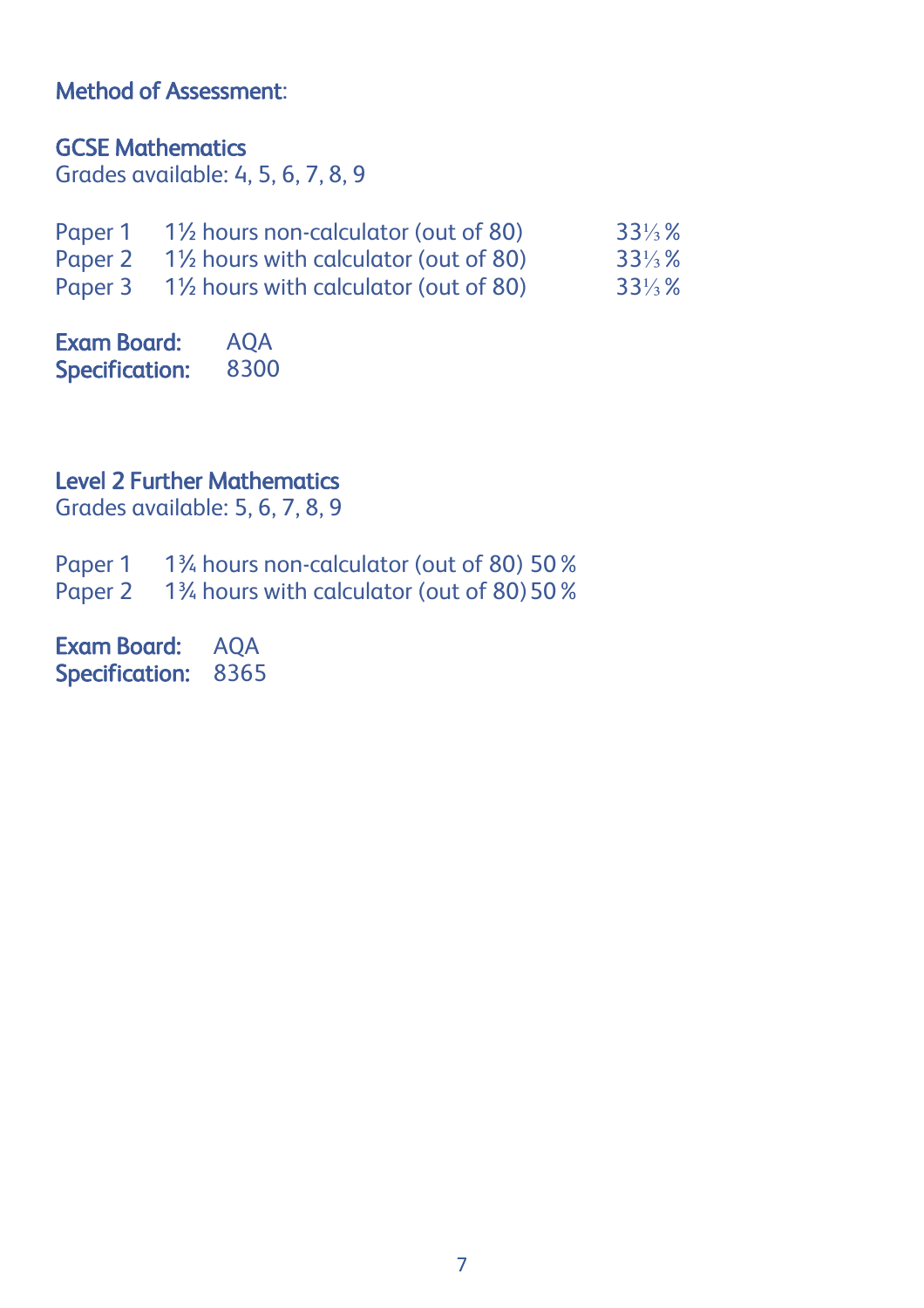# **SCIENCE**

### **BIOLOGY**

This course builds upon the biological principles established in Years 7, 8 and 9 by considering genetics, natural selection, diseases and medicine development in Year 10. You will then learn about animal co-ordination, ecosystems and plant structures in Year 11.

#### Method of Assessment:

Examinations of the different modules will be taken at the end of Year 11. These take the form of 1 hour 45 minute exams, consisting of a mixture of short and extended writing questions. You will complete several core practical tasks during Biology GCSE and skills acquired from these tasks will be tested in the written examinations.

Exam Board: PEARSON EDEXCEL Specification: 1BI0

## **PHYSICS**

Physics is taught by a combination of practical work, demonstration, discussion and numerical analysis. Physics demands and develops your ability to grasp abstract concepts and apply them to practical situations – often using Mathematics to assess their usefulness. As such the skills you learn in Physics will be readily applicable to a whole range of subjects and careers from engineering, commerce, health, and research to disciplines which involve making sense of data and communicating it.

Topics include: Waves, Electricity, Forces and Motion, Nuclear Physics, Astronomy, Matter and Energy.

### Method of Assessment:

Assessment will be by examinations at the end of Year 11. These papers will include questions on the practical tasks that are a compulsory part of the course.

Exam Board: PEARSON EDEXCEL Specification: 1PH0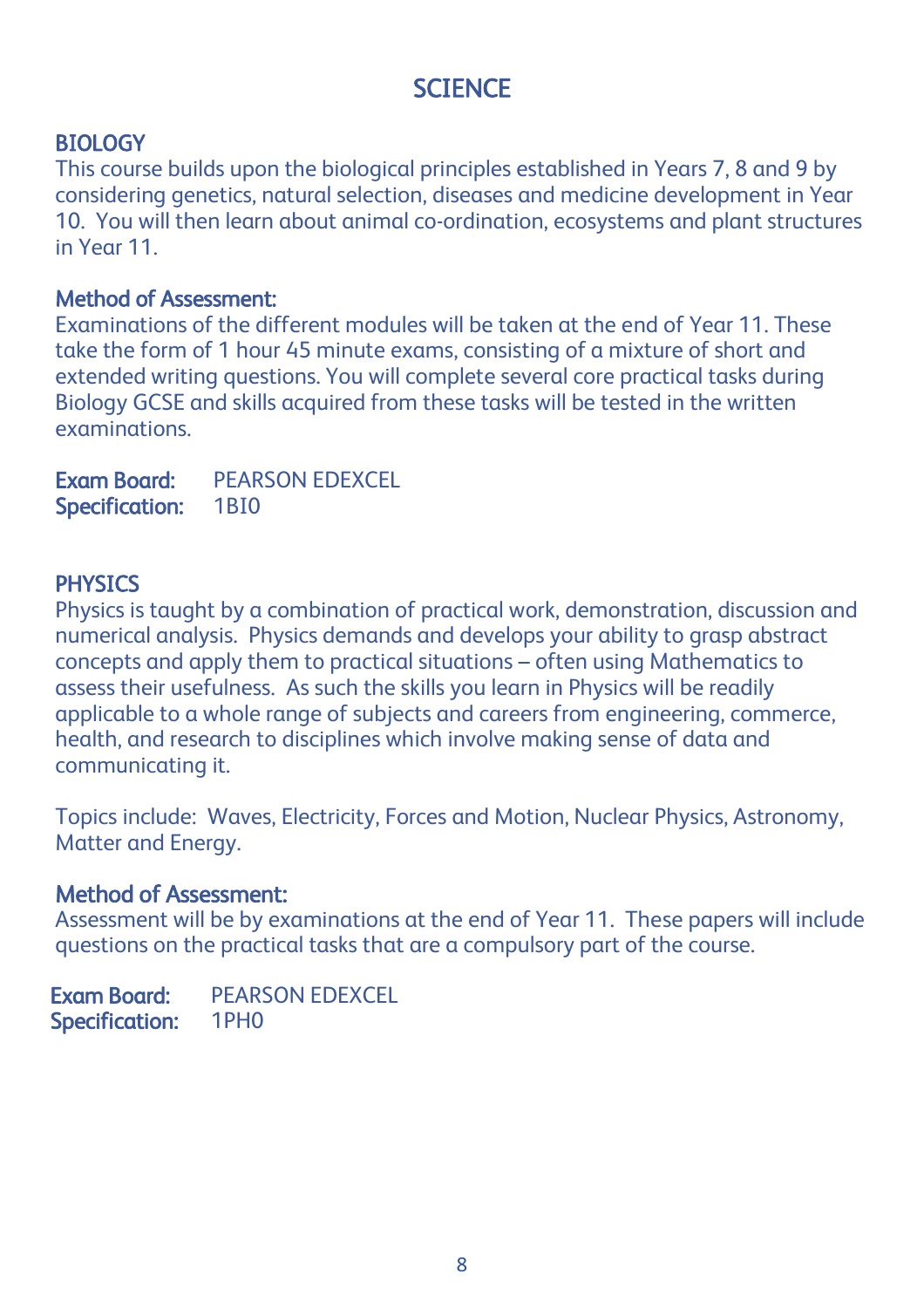## **CHEMISTRY**

The GCSE Chemistry course enables you to:

- Develop scientific knowledge and conceptual understanding of Chemistry
- Develop an understanding of the nature, processes and methods of Chemistry through different types of scientific enquiries which will help you answer questions about the world around you
- Develop and learn to apply observational, practical, modelling, enquiry and problem-solving skills in the laboratory and in other learning environments
- Develop your ability to evaluate claims based on Chemistry through critical analysis of the methodology, evidence and conclusions, both qualitatively and quantitatively

## Method of Assessment:

Paper 1 1 hour 45 minutes 50 % of mark<br>Paper 2 1 hour 45 minutes 50 % of mark 1 hour 45 minutes 50 % of mark Both papers are a mixture of different question styles, including multiple-choice questions, short answer questions, calculations and extended open response questions. Questions also cover practical procedures.

Exam Board: PEARSON EDEXCEL Specification: 1CH0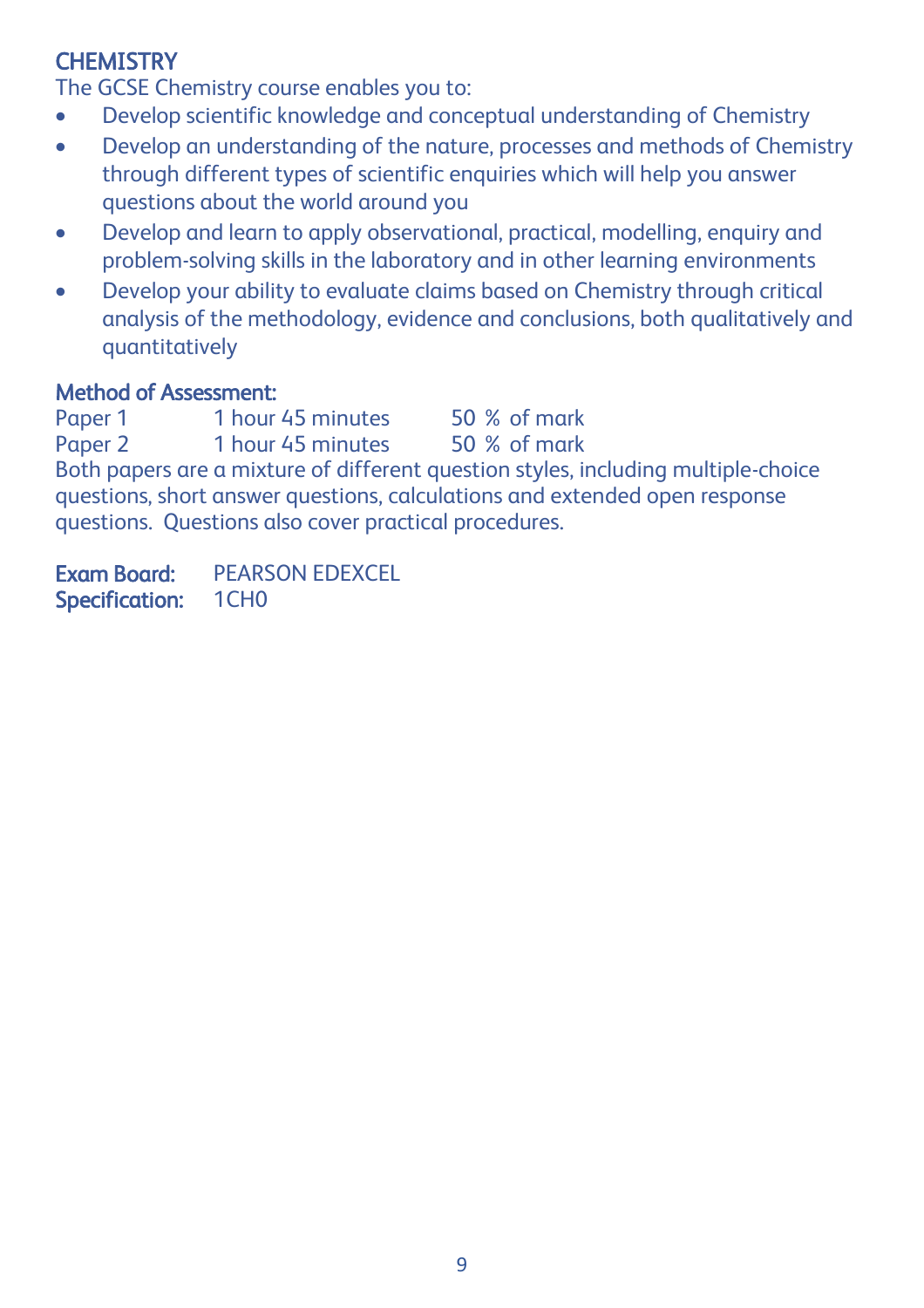# MODERN LANGUAGES

Why learn one or more foreign languages?

The advantages to learning a foreign language are well-documented from the point of view of future career prospects, understanding of a culture and communication but did you know there are incredibly important physiological benefits to learning a foreign language too? Here are just some of the advantages:

- You build multi-tasking skills
- You become more perceptive
- Your decision-making skills improve
- Your memory improves
- You improve your English

If you enjoy studying languages, then you should certainly consider taking up more than one foreign language at GCSE level. Take a closer look at the individual languages and you will find that there are clear advantages to studying the same topics and sitting an identical exam (albeit in a different language).

## **FRENCH**

As French is the first language of many of our nearest European neighbours and widely spoken as a second language across the globe, second only to English, it is a very important qualification that can help you stand out from the crowd.

Gaining a GCSE qualification in French will greatly enhance your future choices and opportunities in terms of both further study and employment. You will instantly become more attractive to any employer and you will be more sought after by universities and further education institutes. Studying French will develop not only your linguistic skills but will help you gain many of the desired skills of the multilingual world we live and work in today. In addition, you will learn about the different cultures of French speaking countries.

The number of professional linguists may be small, but the number of journalists, computer operators, engineers and scientists with some knowledge of a foreign language which they can use in their jobs is much greater and is a very valuable skill. Furthermore, the demand for linguistic skills is continually increasing; from the financial sector to marketing and sales, language skills are a much-appreciated talent.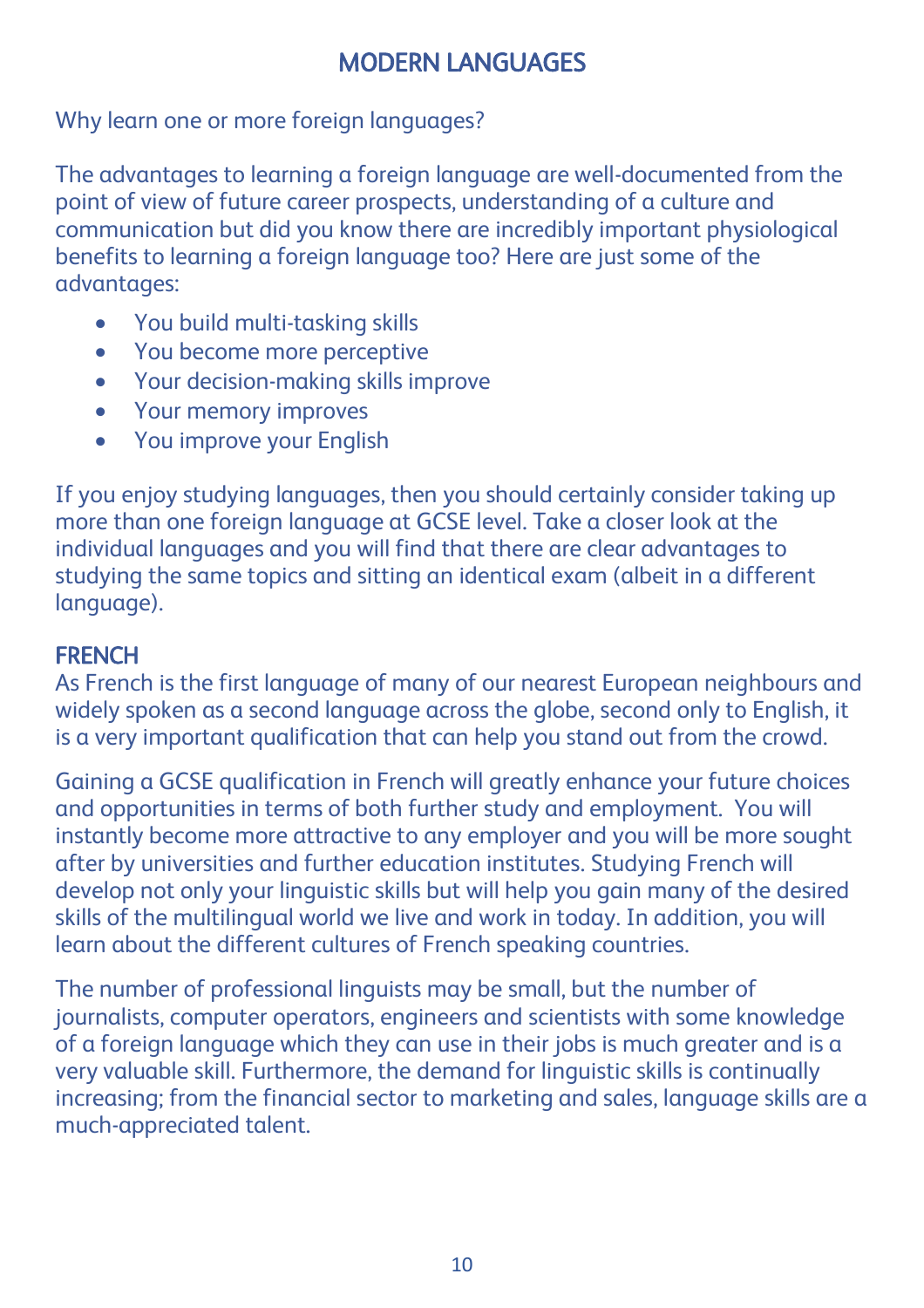### **GERMAN**

Those who have studied German in Year 8 and Year 9 can continue the subject in Years 10 and 11 and take the GCSE at the end of Year 11.

German is an important language in the scientific and engineering field. A GCSE qualification in German will give you communication skills that can increase your chances in the job market. If you are planning a career in medicine, for example, the process of learning how to communicate in a foreign language allows you to develop skills that will be useful when communicating with patients. For English speakers who have German language skills there are many career opportunities in Germany and in the UK.

In the two years of GCSE study you will cover a range of topics about German, Austrian and Swiss Identity and Culture. Our aim is for you to get to a level of German with which you can communicate with German speaking people on contexts such as identity, lifestyle and culture, local, national, international and global areas of interest, school life, studies and the world of work.

In Year 10 we offer a week-long exchange to Osnabrück, Germany, where you will be living with a German family, experiencing family life and visiting the local area. You will also have an opportunity to take part in competitions run by the University of Oxford or the Goethe Institut, a world-wide non-profit organisation.

#### SPANISH

If you studied Spanish in Year 8 and Year 9 you can carry on with the subject in Years 10 and 11.

Spanish is the third most spoken language in the world with approximately 437 million native Spanish speakers in 24 different countries. It has also become increasingly important in certain areas of the United States.

If you study Spanish at GCSE you will cover a range of topics about Spanish identity and culture, national and international areas of interest and future study and employment. Our aim is for you to attain a level of Spanish which enables you to competently communicate with Spanish speaking people in a natural way.

We offer you a week long Spanish exchange trip to Barcelona in Year 10 where you will have the opportunity to stay with a family and experience the language and the culture first hand.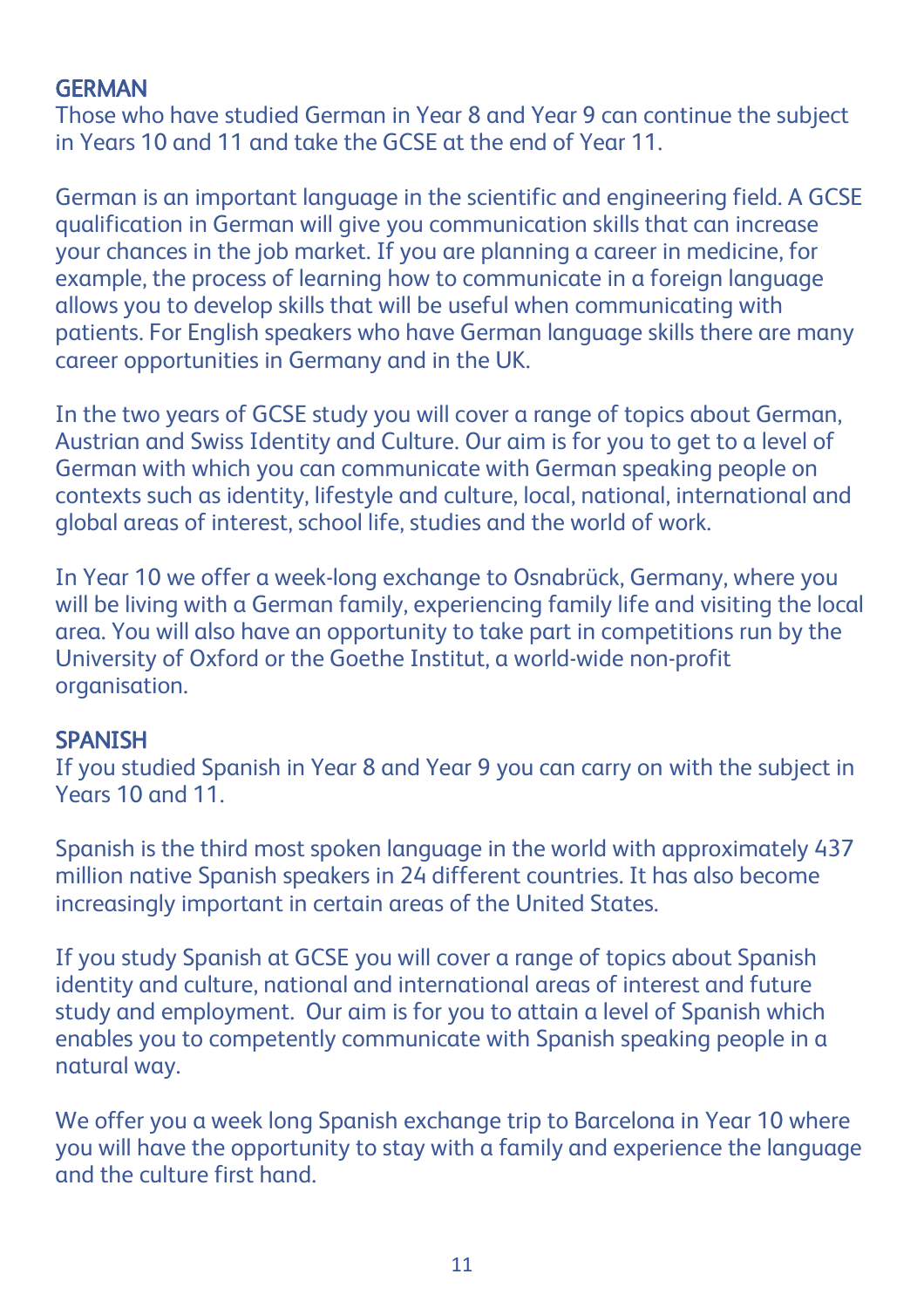## FRENCH, GERMAN AND SPANISH

| Theme 1:                        | Topic 1: Me, my family and friends            |
|---------------------------------|-----------------------------------------------|
| <b>Identity and culture</b>     | Topic 2: Technology in everyday life          |
|                                 | Topic 3: Free-time activities                 |
|                                 | Topic 4: Customs and festivals in French /    |
|                                 | German / Spanish speaking countries /         |
|                                 | communities (depending on language            |
|                                 | being studied)                                |
| Theme 2:                        | Topic 1: Home, town, neighbourhood and region |
| Local, national,                | Topic 2: Social issues                        |
| international and global        | Topic 3: Global issues                        |
| areas of interest               | Topic 4: Travel and tourism                   |
| Theme 3:                        | Topic 1: My studies                           |
| <b>Current and future study</b> | Topic 2: Life at school/college               |
| and employment                  | Topic 3: Education post-16                    |
|                                 | Topic 4: Jobs, career choices and ambitions   |

### Method of Assessment in all Modern Languages:

Pupils take all four papers at either Foundation or Higher tier: Speaking, Listening, Writing and Reading. Each skill is worth 25%.

Exam Board: AQA Specification: 8658 (French) 8668 (German) 8698 (Spanish)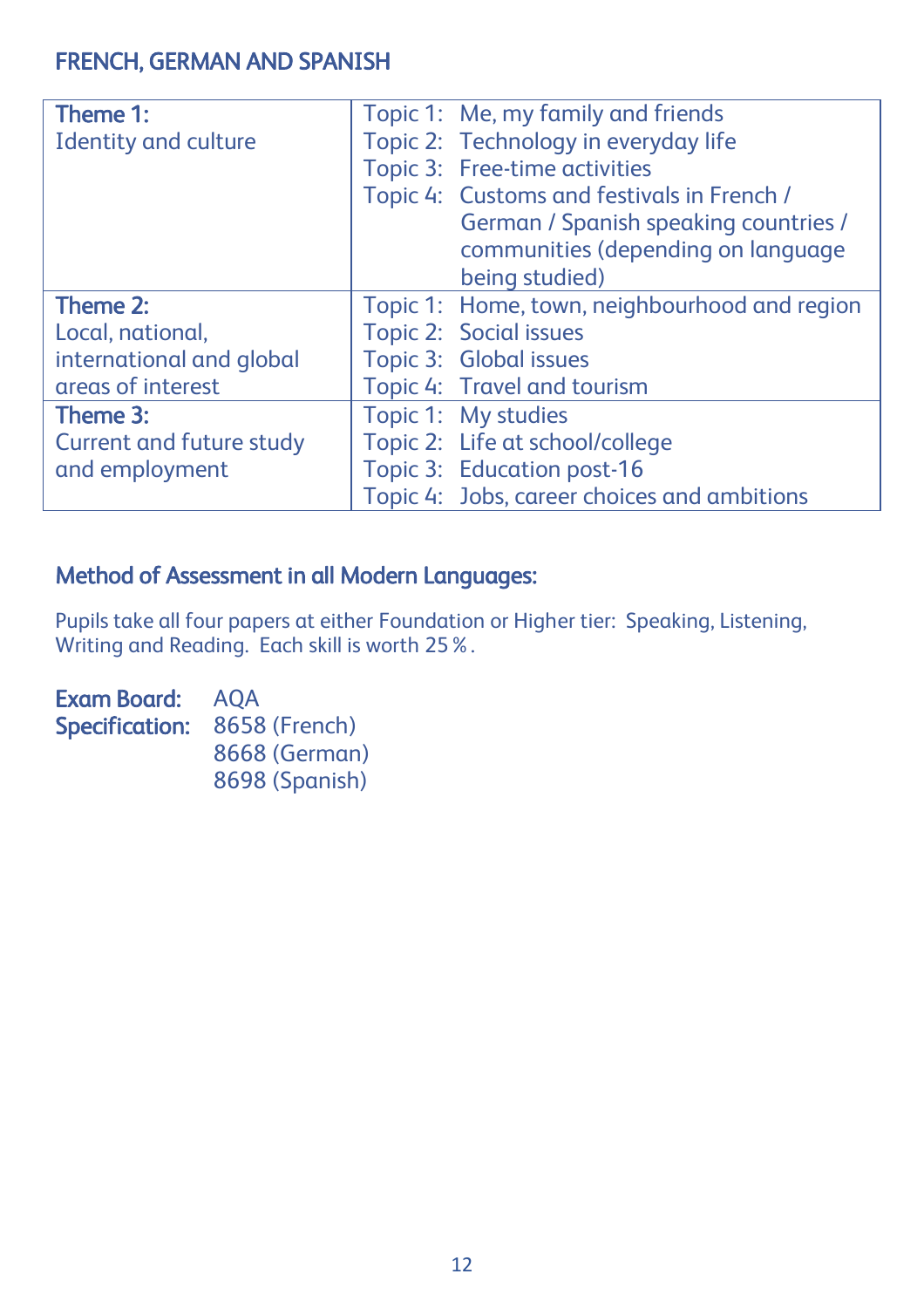## ART and DESIGN

There are two AQA courses which run simultaneously alongside each other: FINE ART and GRAPHIC COMMUNICATION.

# ART AND DESIGN (Fine Art)

Art and Design is an incredibly broad and exciting GCSE which emulates the richness and variety of the Creative Industry through its openness and research focused approach. The course encapsulates a range of subjects that share the common ground of creativity, expression, function and composition. In simple terms this includes: the fine arts (painting, printmaking, sculpture, installation); computer-aided design or visual communication through print, animation; three-dimensional design. There are also many specialist fields including photography, public art, film and TV. The course encourages students to explore and resolve findings of their own devising.

## ASSESSMENT

The course itself is divided into two areas for assessment:

- Unit 1: Portfolio of Work. This is marked out of 96 and carries 60% of the total marks available and will include work done in Year 10 and 11.
- Unit 2: Externally Set Task. This is a project carried out over 9 weeks. It is marked out of 96 and carries 40% of the total marks available.

## What is meant by a 'portfolio'?

A 'portfolio' is another word for a collection of coursework. It can include work of any scale, so it does not have to fit into a designated size of folder. It can include work such as drawing and painting; large scale 3D installations; digital or lens-based work; responses to visits and workshops; experimental and developmental work as well as finished pieces; research into sources such as the work of artists, craftspeople and designers; sketch books as well as mounted work – in fact anything that reflects the breadth of the course that you have taken and any work that you have done on a personal level.

# COURSE REQUIREMENTS:

- **1.** Coursework Portfolio 2 units of work (media studies and final pieces)
- **2.** Final Examination preparatory work and final test piece

We believe this reflects the current growth in the creative industry and enables the students a wider scope to be experimental and expressive. An expected amount of 45 minutes to an hour of additional study at home per week, will enable the students to successfully cover the course requirements.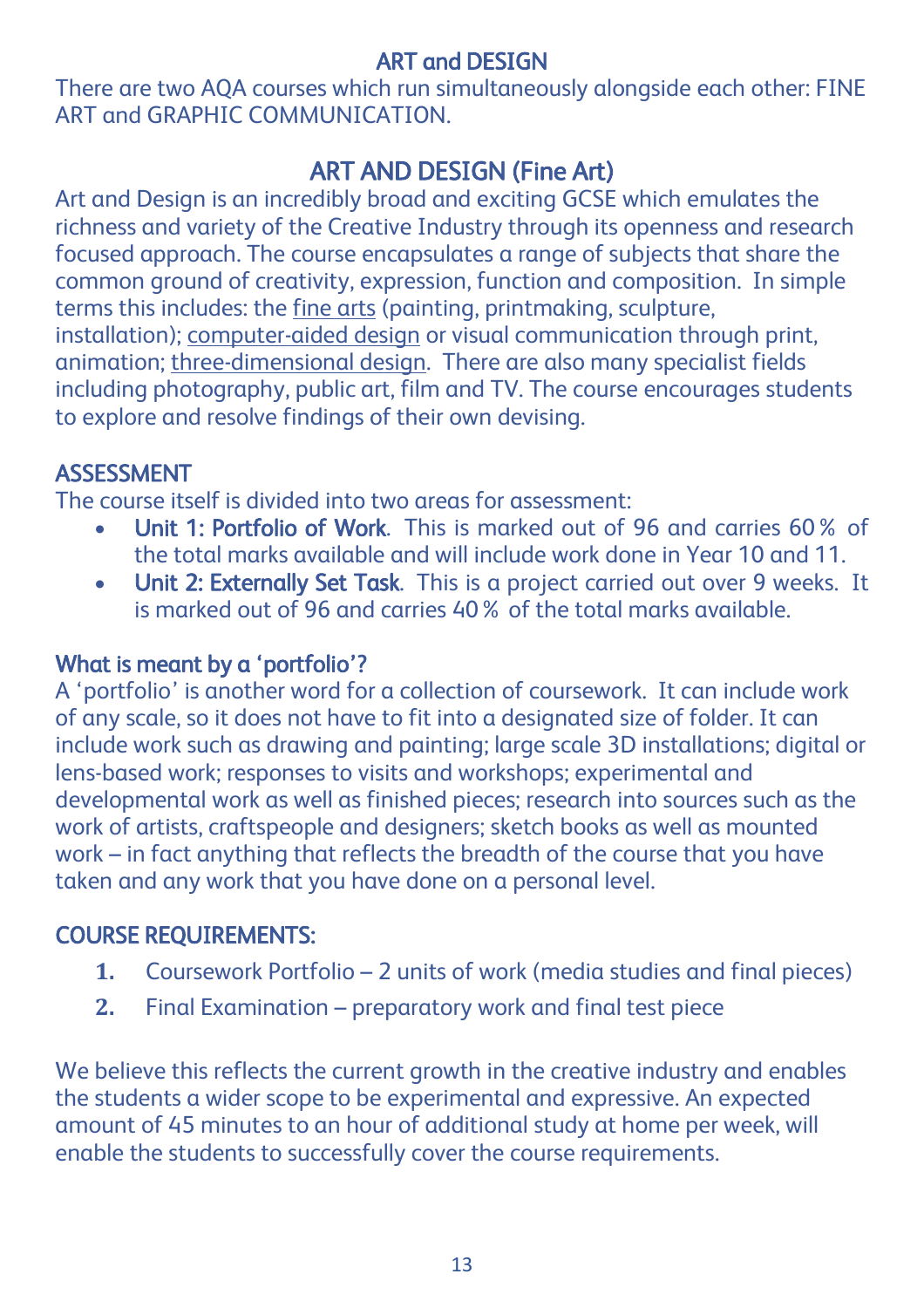#### where the contract of the contract of the contract of the contract of the contract of the contract of the contract of the contract of the contract of the contract of the contract of the contract of the contract of the cont **Overall** Mark

H

| <b>YEAR 10</b>     | Mari                                           |
|--------------------|------------------------------------------------|
| <b>AUTUMN TERM</b> | <b>UNIT 1: Theme - Natural Forms</b>           |
| <b>Coursework</b>  | Direct observational drawing                   |
|                    | Exploration through mixed media techniques     |
|                    | Design work for sculpture                      |
|                    | How to use and develop a sketchbook            |
| <b>SPRING TERM</b> | <b>UNIT 1: Theme - Natural Forms Personal</b>  |
| <b>Coursework</b>  | <b>Investigation</b>                           |
|                    | • Visit to Kew Gardens                         |
|                    | Personal explorative work in response to Kew   |
|                    | <b>Gardens and previous studies</b>            |
|                    | Development of individual ideas                |
| <b>SUMMER TERM</b> | <b>UNIT 2:</b>                                 |
| <b>Coursework</b>  | In depth exploration in a wide range of media  |
|                    | <b>Creation of final response</b>              |
|                    | Mock Examination (2 days) Create final outcome |

| <b>YEAR 11</b>     |                                                                                                                                                |             |
|--------------------|------------------------------------------------------------------------------------------------------------------------------------------------|-------------|
| <b>AUTUMN TERM</b> | <b>UNIT 2: MOCK EXAMINATION PROJECT</b>                                                                                                        |             |
| <b>Coursework</b>  | Choice of questions                                                                                                                            |             |
|                    | Visit to London gallery                                                                                                                        |             |
|                    | Research/Development studies                                                                                                                   |             |
|                    | Final piece (10 hours) in November                                                                                                             |             |
| <b>SPRING TERM</b> | <b>UNITS 1 and 2</b>                                                                                                                           |             |
| <b>Coursework</b>  | Presentation of coursework portfolio (plus any                                                                                                 | 60%         |
|                    | other personal work)                                                                                                                           |             |
| <b>Final Exam</b>  | <b>FINAL EXAM PAPER (February)</b><br>Choice of questions<br>Research/Development studies<br>Final exam (10 hours) just before Easter holidays | 40%<br>Exam |
| <b>SUMMER TERM</b> | <b>UNITS 1 and 2</b>                                                                                                                           |             |
| <b>Coursework</b>  | Completion and presentation of coursework                                                                                                      |             |
|                    |                                                                                                                                                |             |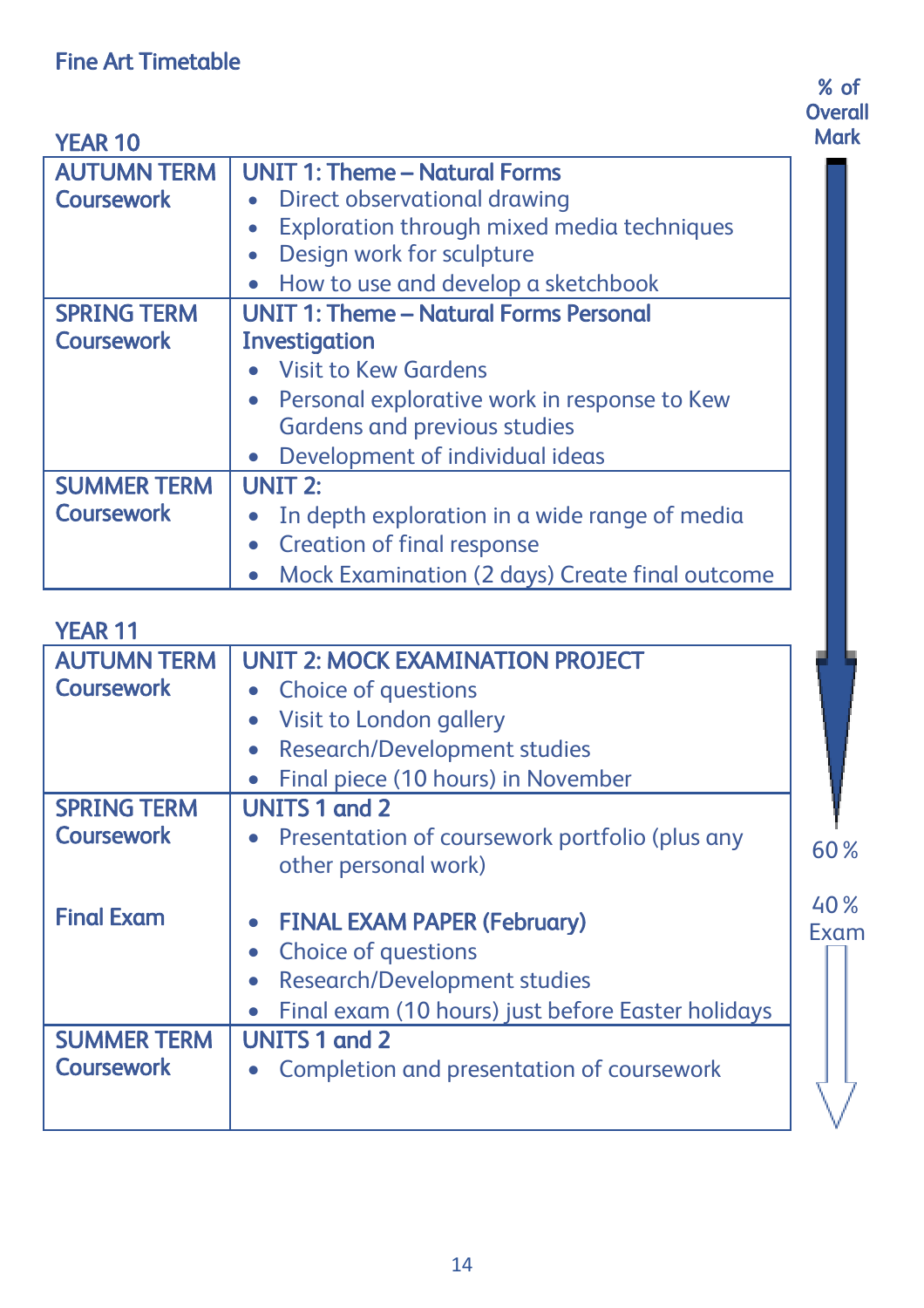## ART AND DESIGN (Graphic Communication)

Students will explore the way Graphic Design reflects and influences contemporary tastes and styles and has connections to the wider historical context of Art and Design. Students will produce work that has visual clarity, impact, originality and a high standard of technical finish as well as fulfilling its specific function (usually predetermined by a design brief). The portfolio and exam work will be created using a range of techniques and processes including computer assisted graphics. The areas of study will cover a selection from below.

- communication graphics
- design for print
- advertising and branding
- **•** illustration
- package design
- typography
- interactive design (including web, app and game)
- multi-media
- motion graphics
- signage
- exhibition graphics

### ASSESSMENT

The course itself is divided into two areas for assessment:

- Unit 1: Portfolio of Work. This is marked out of 96 and carries 60% of the total marks available and will include work done in Year 10 and 11.
- Unit 2: Externally Set Task. This is a project carried out over 9 weeks. It is marked out of 96 and carries 40% of the total marks available.

## COURSE REQUIREMENTS:

- 1. Coursework Portfolio 2 units of work (media and digital studies and final pieces)
- 2. Final Examination preparatory work and final outcome created during exam conditions.

We believe this reflects the current growth in the creative industry and enables the students a wider scope to be experimental and expressive. An expected amount of 45 minutes to an hour of additional study at home per week, will enable the students to successfully cover the course requirements.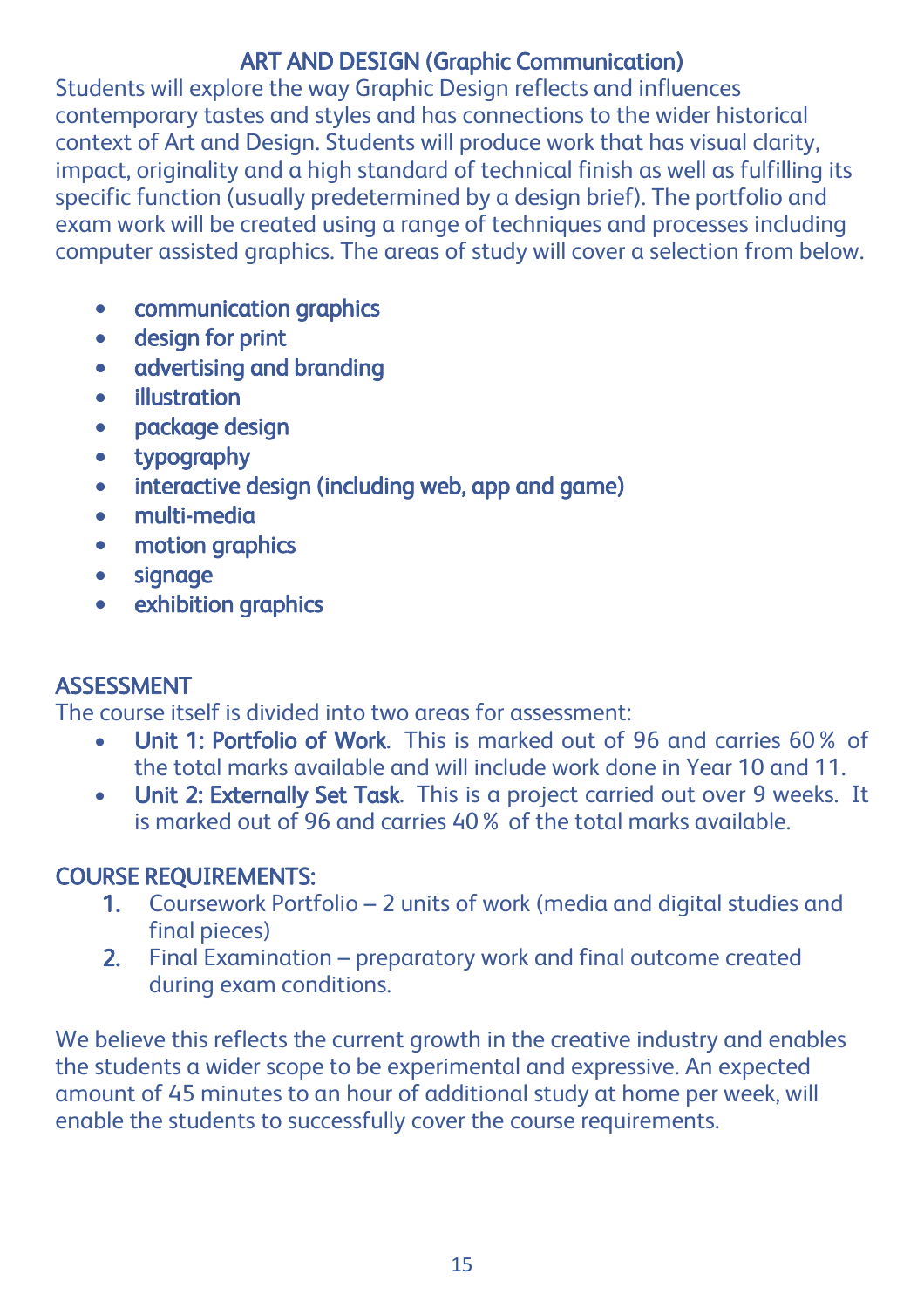where the contract of the contract of the contract of the contract of the contract of the contract of the contract of the contract of the contract of the contract of the contract of the contract of the contract of the cont **Overall Mark** 

| <b>YEAR 10</b>     | Mar                                                     |
|--------------------|---------------------------------------------------------|
| <b>AUTUMN TERM</b> | <b>UNIT 1: Theme - Natural Forms</b>                    |
| <b>Coursework</b>  | Direct observational drawing<br>$\bullet$               |
|                    | Exploration through mixed media techniques<br>$\bullet$ |
|                    | Design work for sculpture                               |
|                    | How to use and develop a sketchbook                     |
| <b>SPRING TERM</b> | <b>UNIT 1: Theme - Natural Forms Personal</b>           |
| <b>Coursework</b>  | Investigation                                           |
|                    | Visit to Kew Gardens                                    |
|                    | Personal explorative work in response to Kew            |
|                    | Gardens and previous studies                            |
|                    | Development of individual ideas                         |
| <b>SUMMER TERM</b> | <b>UNIT 2:</b>                                          |
| <b>Coursework</b>  | In depth exploration in a wide range of media           |
|                    | <b>Creation of final response</b>                       |
|                    | Mock Examination (2 days) Create final outcome          |
|                    |                                                         |

| <b>YEAR 11</b>     |                                                                                                                                                |             |
|--------------------|------------------------------------------------------------------------------------------------------------------------------------------------|-------------|
| <b>AUTUMN TERM</b> | <b>UNIT 2: MOCK EXAMINATION PROJECT</b>                                                                                                        |             |
| <b>Coursework</b>  | Choice of questions                                                                                                                            |             |
|                    | Visit to London gallery                                                                                                                        |             |
|                    | Research/Development studies                                                                                                                   |             |
|                    | Final piece (10 hours) in November                                                                                                             |             |
| <b>SPRING TERM</b> | <b>UNITS 1 and 2</b>                                                                                                                           |             |
| <b>Coursework</b>  | Presentation of coursework portfolio (plus any                                                                                                 | 60%         |
|                    | other personal work)                                                                                                                           |             |
| <b>Final Exam</b>  | <b>FINAL EXAM PAPER (February)</b><br>Choice of questions<br>Research/Development studies<br>Final exam (10 hours) just before Easter holidays | 40%<br>Exam |
| <b>SUMMER TERM</b> | <b>UNITS 1 and 2</b>                                                                                                                           |             |
| <b>Coursework</b>  | Completion and presentation of coursework                                                                                                      |             |
|                    |                                                                                                                                                |             |

Exam Board: AQA Specification: 8202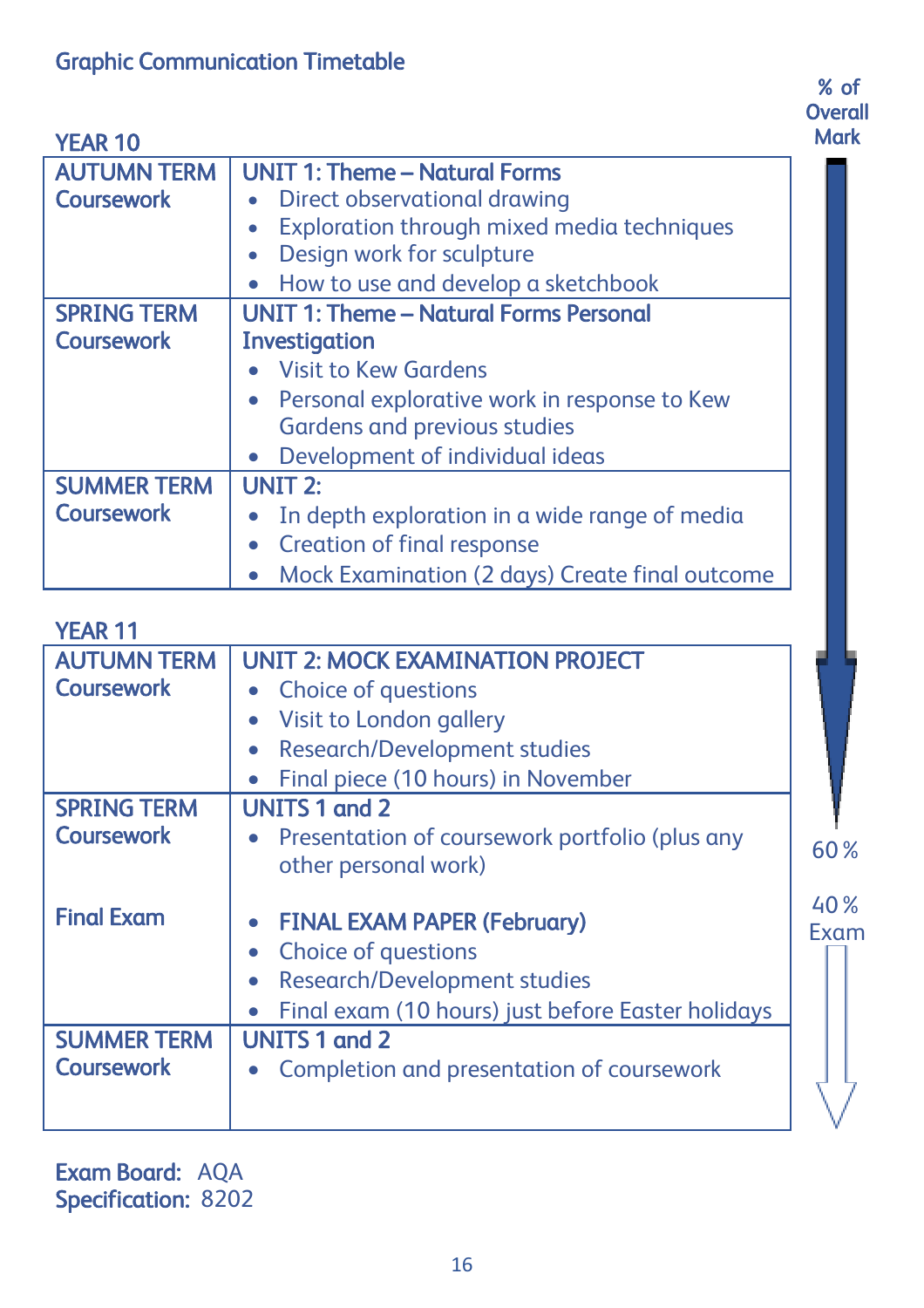### CLASSICS

## **LATIN**

Latin is a useful foundation for English, History and Modern Languages. However, many pupils take it for its intrinsic worth and because of their enjoyment of the subject.

The *Cambridge Latin Course* continues to concentrate on both Latin language and Roman life. The focus moves to the city of Rome and the régime of the Emperor Domitian. During Year 10 you will be gradually introduced to original Latin literature and, by the end of Year 10, you will have covered the language syllabus for GCSE. In Year 11 you will be reading genuine works from a variety of writers such as Vergil, Cicero and Tacitus, and selections from these authors will be prepared as set texts at GCSE.

The final assessment comprises both unseen translation and comprehension, and questions on the verse and prose set texts. There is no requirement for you to translate from English into Latin, although there is an option to do this if you want to. It should be noted, however, that while Roman life topics may be taught alongside the Latin, these do not currently form part of the exam; if you are interested in this element you should consider GCSE Classical Civilisation as well as, or instead of, Latin.

#### Method of Assessment:

100% end of course exam.

Exam Board: OCR Specification: J282

## CLASSICAL CIVILISATION

This course is open to you regardless of whether you have studied Classical Civilisation in Year 9; no previous knowledge of Latin or of the Classical world is required.

The course is made up of a series of topics on the social life, culture and literature of the ancient Greeks and Romans; this year, the focus has been on religion, myth and warfare. Emphasis is laid upon the study and interpretation of the ancient evidence; this evidence includes both visual and written materials. You do not need to have a knowledge of Greek or Latin since all written sources are studied in translation. You will be encouraged to make reasoned comparisons between the ancient and modern worlds, and, where you find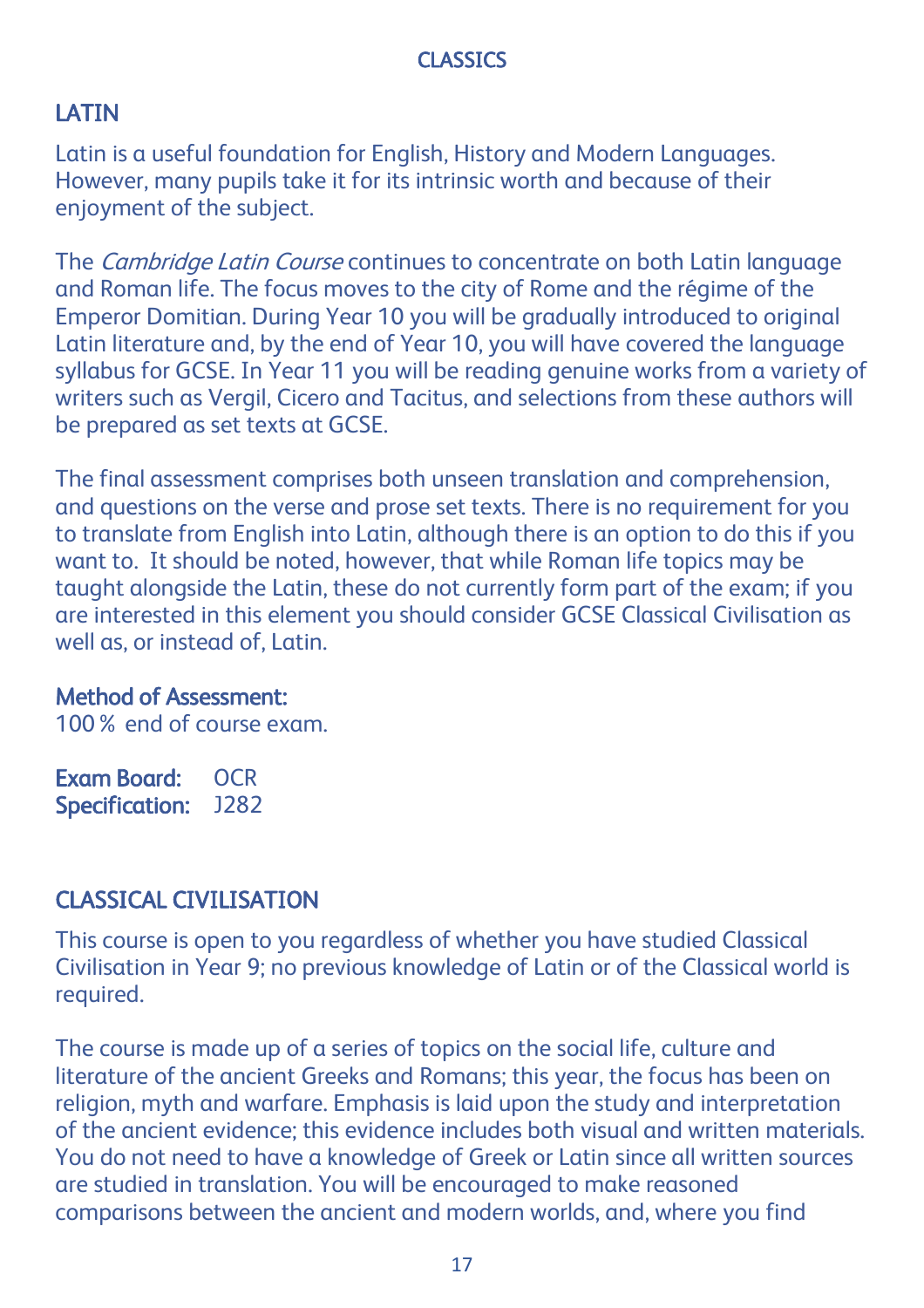differences, to show an understanding of and sympathy with ancient behaviour, attitudes and ways of thinking.

Among the topics currently available are: Myth and Religion, Roman City Life, The Homeric World, and War and Warfare. During study of these topics, you will be expected to consider physical evidence (such as archaeology and art) and written evidence (such as letters, plays, literature, and historical accounts). Thus, this course has a wide scope and caters to a range of different interests.

#### Method of Assessment:

Component 1 Thematic Study 1½ hours, 90 marks, 50% Component 2 Literature and Culture 1½ hours, 90 marks, 50% Exam Board: OCR

Specification: J199

### CLASSICS AND CAREERS

Pupils and their parents often ask why one should study Classical subjects or how these can assist in a future career. The high educational value of Classical subjects is acknowledged by universities and employers, both for their intellectual rigour and for their breadth of view. Surveys show that Classics graduates can be found working in a very wide range of jobs in business and commerce, advertising and marketing, computing and IT, politics and the Civil Service, the law, education, and public services such as the Police. The subjects are also valued for the way in which they encourage accuracy, analytical thinking and persuasive communication of ideas and, thus, open the door to many and varied future career pathways.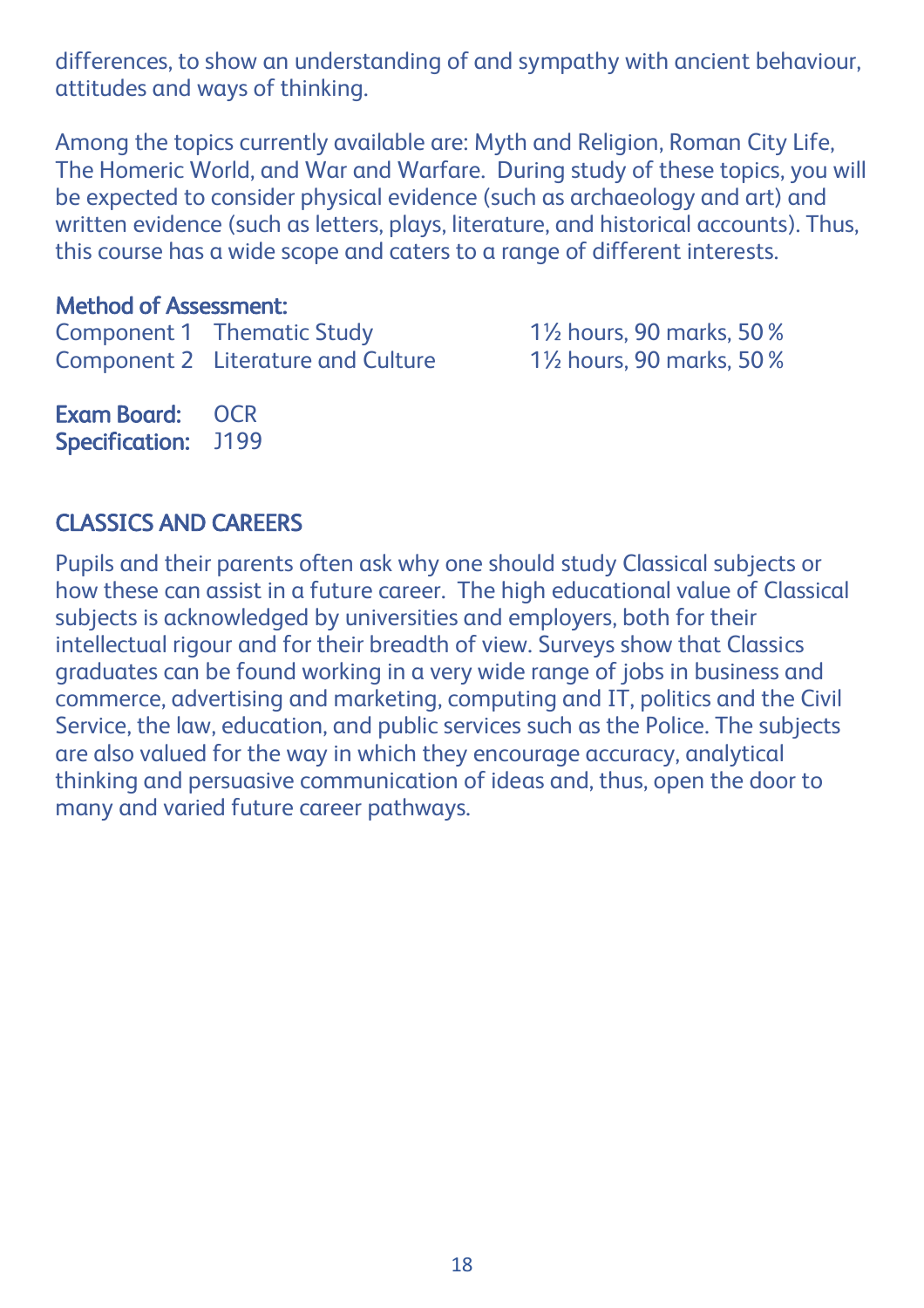# COMPUTER SCIENCE

We have a strong tradition of teaching and delivering this qualification.

### Component 1 – Computer Systems

This component is focused on computer systems. You will cover the physical elements of computer science and the associated theory.

### Component 2 – Computational Thinking, Algorithms and Programming

This component is focused on the core theory of computer science and the application of computer science principles.

### Component 3 – Programming Project

This component is the non-exam assessment where you will be challenged by a range of exciting and engaging tasks to apply your knowledge and skills.

### What will I study?

| Component<br>Title                                          | <b>Component Overview</b>                                                                                                                                                                                                                       | <b>Assessment</b>                                                                |
|-------------------------------------------------------------|-------------------------------------------------------------------------------------------------------------------------------------------------------------------------------------------------------------------------------------------------|----------------------------------------------------------------------------------|
| Computer<br><b>Systems</b>                                  | Systems architecture<br>Memory<br><b>Storage</b><br>Wired and wireless networks<br>Network topologies, protocols and layers<br>Network security<br>System software<br>Moral, social, legal, cultural and<br>$\bullet$<br>environmental concerns | 80 marks<br>1½ hour exam<br>50% of the<br>final exam                             |
| Computational<br>Thinking,<br>Algorithms and<br>Programming | • Translators and facilities of languages<br>Algorithms<br>High- and low-level programming<br>٠<br><b>Computational logic</b><br>Data representation                                                                                            | 80 marks<br>1 <sup>1</sup> / <sub>2</sub> hour exam<br>50 % of the<br>final exam |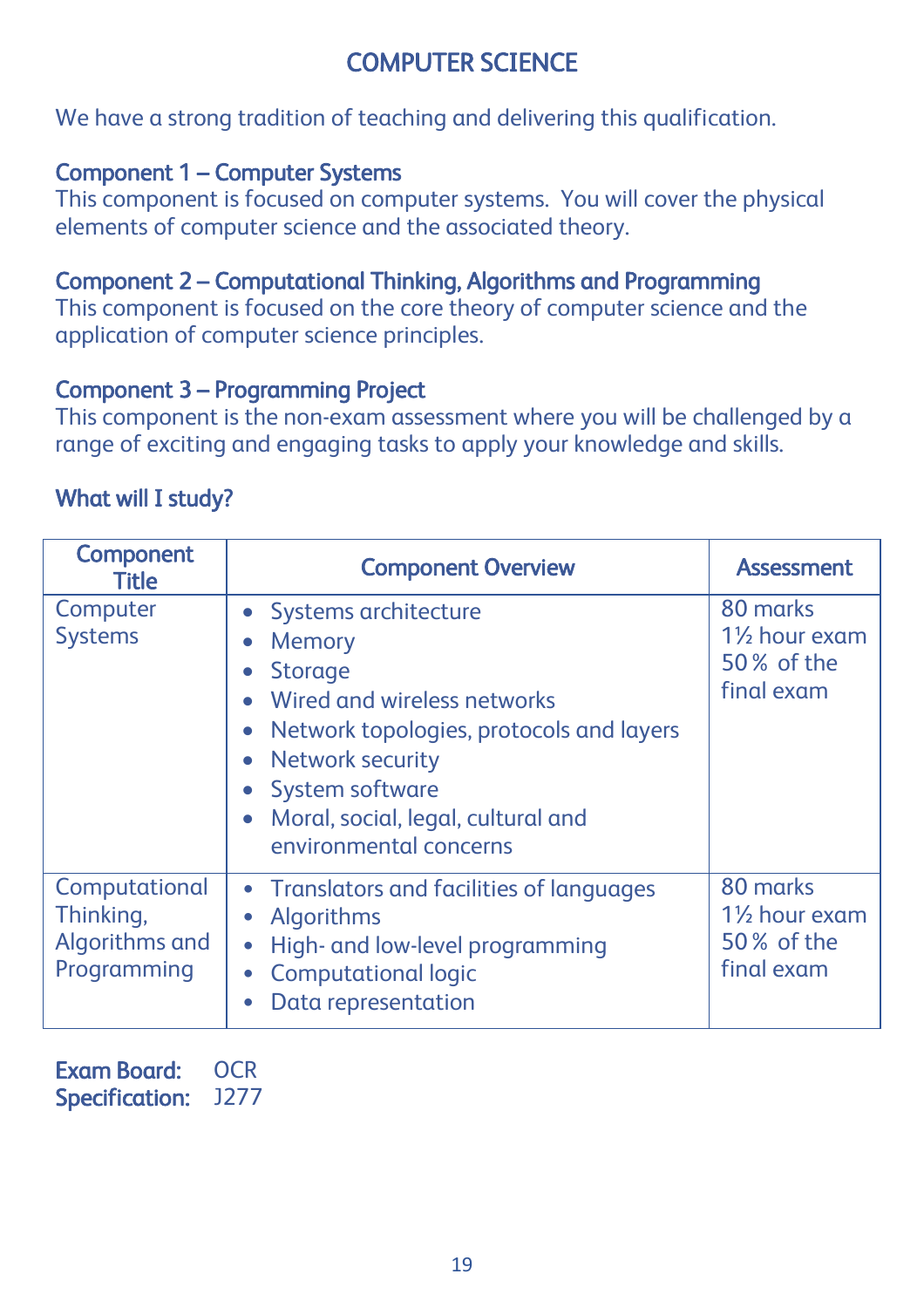# DESIGN AND TECHNOLOGY

Design and Technology is an inspiring, rigorous and practical subject. Using creativity and imagination, you will design and make products that solve real and relevant problems within a variety of contexts, considering your own and others' needs, wants and values. You acquire a broad range of subject knowledge and draw on disciplines such as mathematics, science, engineering, computing and art, and you will learn how to take risks, becoming resourceful, innovative, enterprising and a capable citizen. Through the evaluation of past and present design and technology, you develop a critical understanding of its impact on daily life and the wider world. High-quality design and technology education makes an essential contribution to the creativity, culture, wealth and well-being of the nation.

Design and Technology is an ideal subject if you are considering a career in either an area of engineering, product design, architecture, or if you are someone who simply enjoys D&T while having a strong aptitude for the subject.

You begin Year 10 with a small, focused practical project aimed at developing a variety of manufacturing and design skills, while also studying the theory elements of the subject. From early June, you will start the coursework element of the course following the release of a range of context areas from which to choose provided by AQA. There is an element of Applied Mathematics included within the written exam worth 15% and covering elements of the KS3 and KS4 (foundation level) Mathematics syllabus.

If Design and Technology is oversubscribed, places will be offered to those who have previously demonstrated a good standard of ability and effort, meeting all homework deadlines and acquiring the necessary design, practical and Computer Aided Design (CAD) skills taught over KS3.

#### Method of Assessment:

Written examination (2 hours): 50% of GCSE Coursework: 50% of GCSE (approximately 35 hours / 20-page design folder and practical manufactured product)

Exam Board: AQA Specification: 8552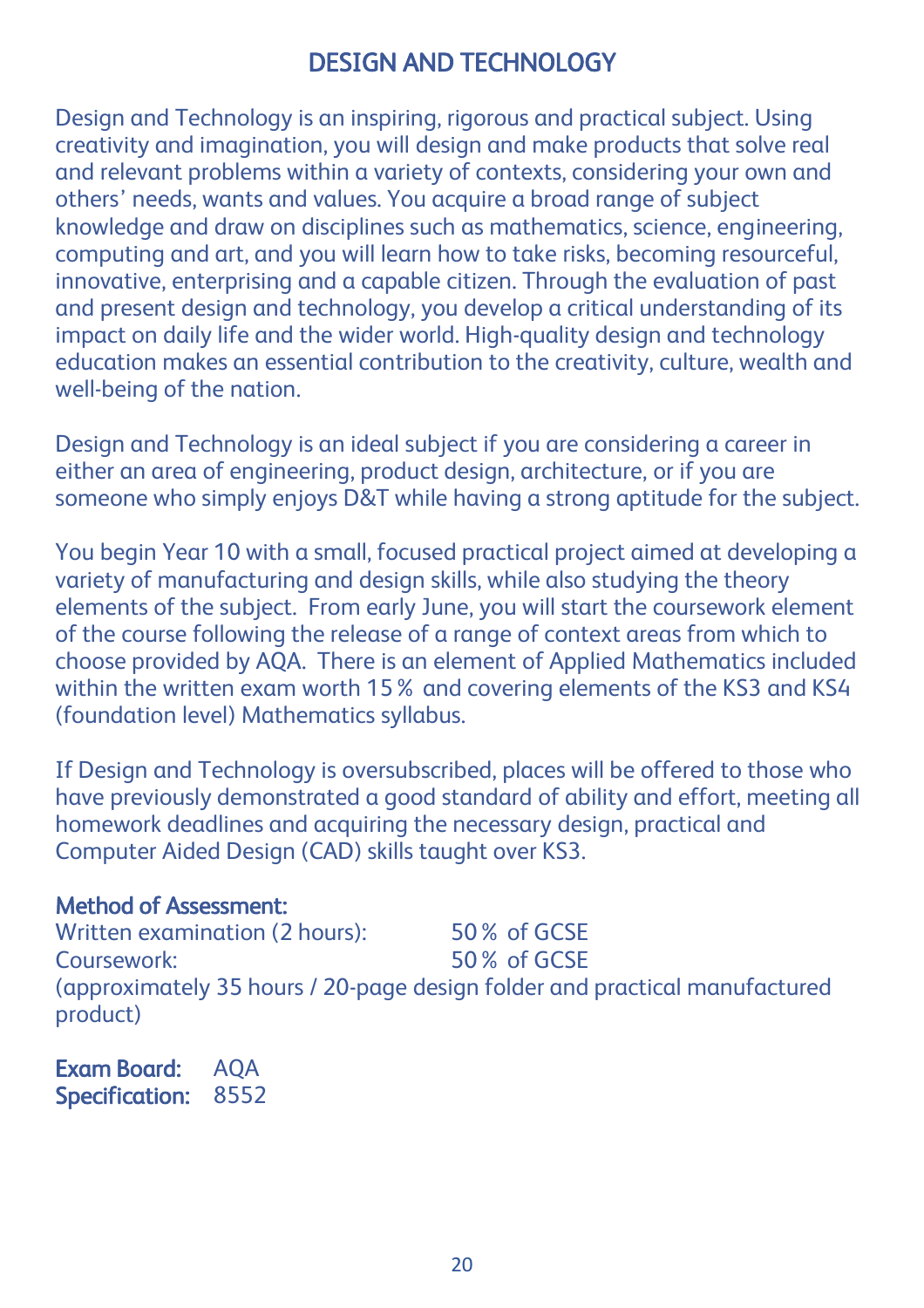# **GEOGRAPHY**

Geography is the study of the real world and at GCSE we build on the knowledge and skills you gained at KS3 such as collecting information from a wide range of sources.

The course is examined by 3 papers:

- Paper 1 UK Geographical Issues
- Paper 2 Global Geographical Issues
- Paper 3 Making Geographical Decisions

For the UK Geographical Issues paper, you study:

- The UK's evolving physical landscape including elements of rocks and geology, glaciation, coasts and rivers
- The UK's evolving human landscape
- Geographical investigations fieldwork on flood management and environmental quality of an urban environment

For the Global Geographical Issues paper, you study:

- Hazardous Earth including climate change, tropical cyclones and tectonic hazards
- Development Dynamics
- Challenges of an Urbanizing World

For the "Making Geographical Decisions" paper you study:

- **Consuming Energy Resources**
- Forests under threat
- People and the Biosphere

The aim throughout is to study relevant contemporary issues.

The style of question is like the Year 9 end of unit tests: starting with short, fact based or multiple-choice questions, working up to questions worth 8 or 12 marks, which require you to have a greater depth of understanding and case study knowledge.

Fieldwork will be examined within the UK Geographical Issues exam paper. We use the 2 Activity days in the summer to conduct fieldwork within High Wycombe on flood management on the River Wye and the environmental quality of the High Wycombe area.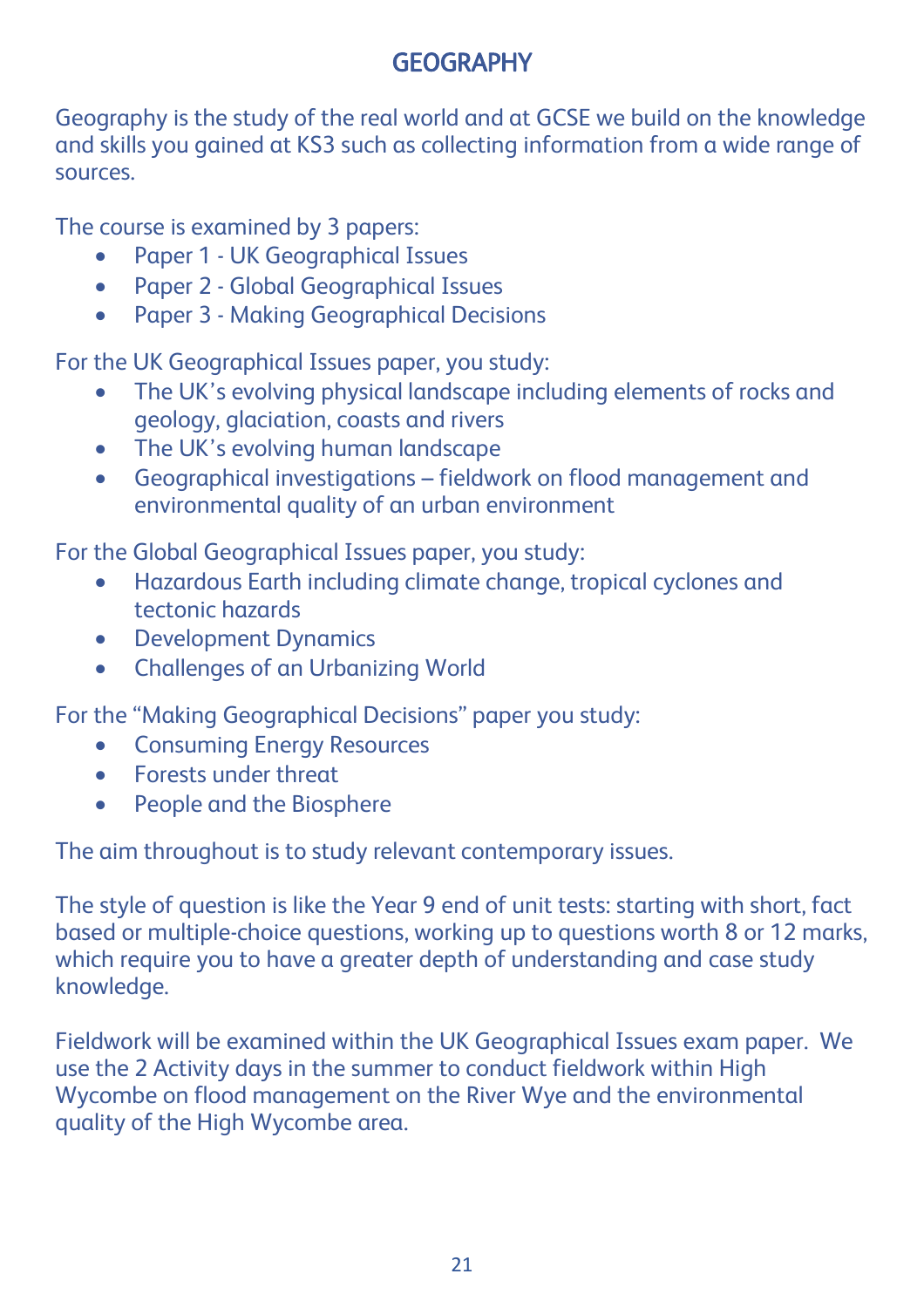In addition, you will be offered the opportunity to take part in a 4-day field trip, to a coastal area of North Devon, to support the work on geology, coasts and rivers. We collect fieldwork data in an activity-based context, such as longshore drift from a surf board and river flow from a canoe.

#### Method of Assessment

- Paper 1 UK Geographical Issues: 1 1 <sup>1</sup>/<sub>2</sub> hour end of course exam<br>Paper 2 Global Geographical Issues: 1 1 <sup>1</sup>/<sub>2</sub> hour end of course exam
- Paper 2 Global Geographical Issues: 1 1 <sup>1</sup>/<sub>2</sub> hour end of course exam<br>Paper 3 Making Geographical Decisions: 1 <sup>1</sup>/<sub>2</sub> hour end of course exam
- Paper 3 Making Geographical Decisions:
- 
- 
- 

Exam Board: PEARSON EDEXCEL B Specification: IGB0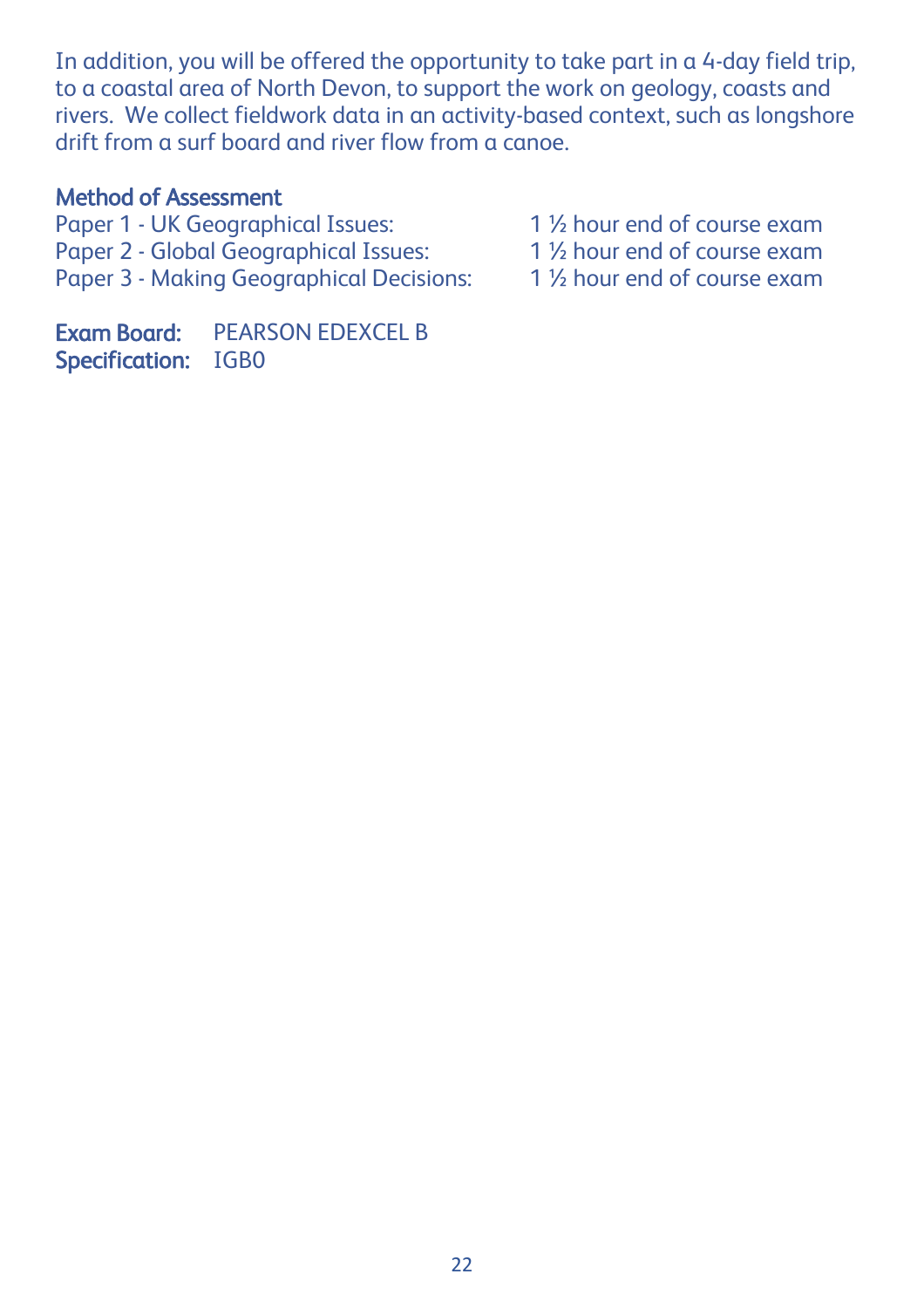# **HISTORY**

History is an extremely popular subject at the RGS, both at GCSE and at A Level. It offers you the chance to acquire the crucial skills of communication, detecting bias and making sound judgements. These are particularly valued in a wide range of professions, such as politics, the law, business and personnel management, the Civil Service, accountancy, marketing, journalism and education. In addition, History provides an important foundation for all citizens living in a democracy.

Every year the History Department offers you the opportunity to take part in one of our exciting adventures! We have visited Berlin, Krakow, Istanbul, New York, Washington and the D-Day beaches of World War Two. We also organise enriching visits closer to home, including RAF Hendon.

The GCSE History course is very exciting and includes a selection of modules covering medieval, early modern and modern periods. This will ensure you develop into a well-rounded historian. Topics include Crime and Punishment, c1150–present day; Henry VIII and his ministers; Weimar and Nazi Germany; Superpower relations and the Cold War.

### Method of Assessment

| End of course examinations |                                                |                         |  |
|----------------------------|------------------------------------------------|-------------------------|--|
| Paper 1:                   | <b>Thematic Study and Historic Environment</b> | 1 <sub>hr</sub> 15 mins |  |
| Paper 2:                   | Period Study and British Depth Study           | 1 <sub>hr</sub> 45 mins |  |
| Paper 3:                   | <b>Modern Depth Study</b>                      | 1 <sub>hr</sub> 20 mins |  |

Exam Board: PEARSON EDEXCEL Specification: 1HI0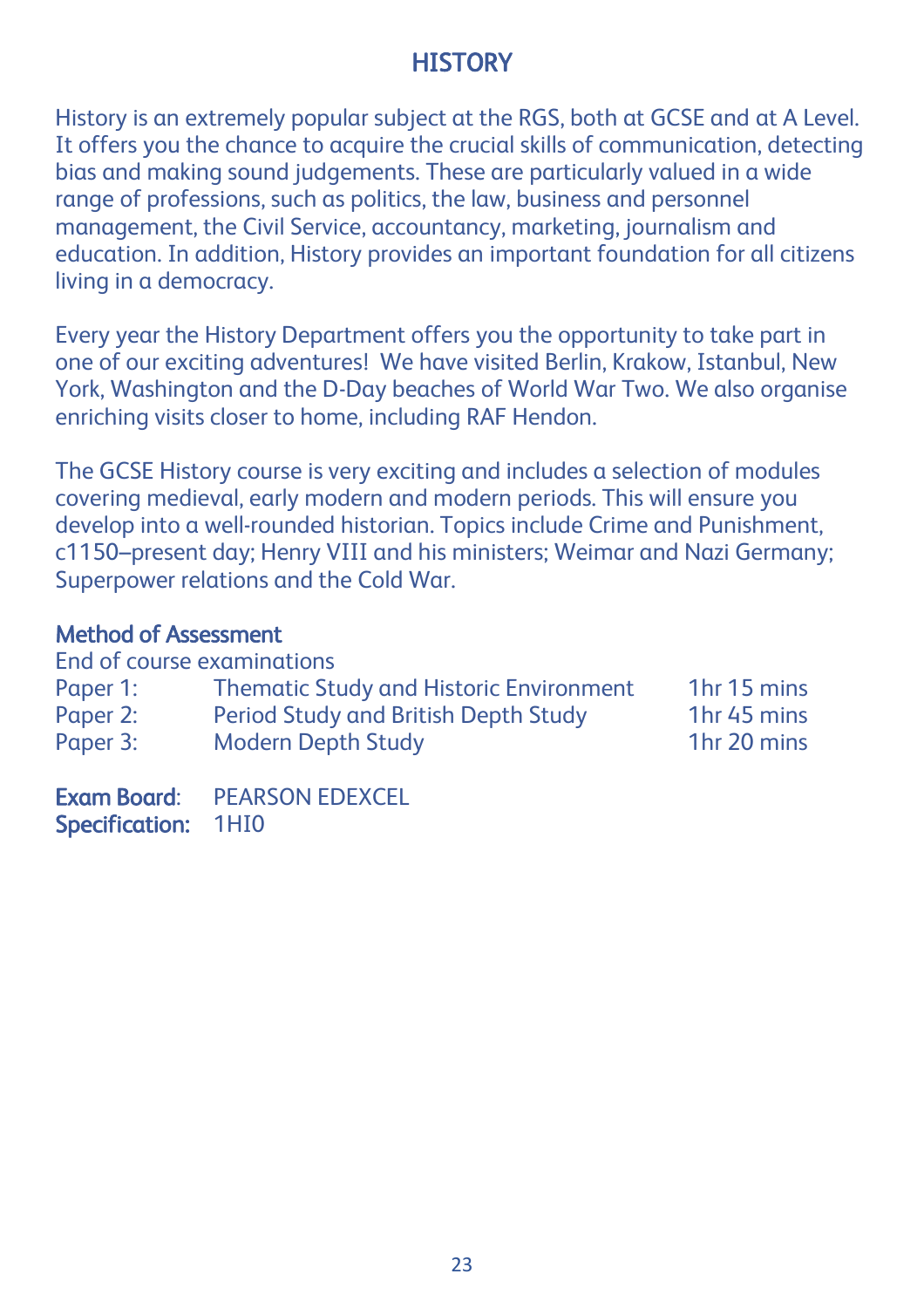# **MUSIC**

The syllabus for GCSE Music tests three main areas: Listening, Composing and Performing. As well as catering for those who are already advanced musicians, if you have enjoyed class music in the lower School you can also be accommodated. However, if you want to take this subject you must be able to play an instrument to Grade III standard by the beginning of the course. In addition, you will be expected to have attained a standard approximating to Grade V by the summer of the exam year, although it is not necessary for you to take the exam.

For the composing side of the course, any style is acceptable, and recent candidates have made increasing use of modern technology to improve and present their work. A knowledge of traditional music theory is a great help to all aspects of the course and, if this is a weakness, we can arrange extra theory lessons for you on a private basis.

The Listening paper is the only written paper in the exam period and tests your knowledge and awareness of different styles and techniques from across the centuries and across the world. Performing, Composing and any musical activity will contribute to this paper, which is why it is mandatory for you to participate in music at School. Obviously, any participation you are involved in outside School is encouraged. You should also listen to as much music as you can throughout the course.

#### One-year Accelerated GCSE Course

If you would like to do a GCSE course in Music but not as part of the options scheme, the alternative is to do it after School on Wednesdays, in an accelerated one-year course. As the time frame is so short, this should only be considered if you are a good enough performer (Grade V standard is normally expected at the beginning of Year 10) and an able candidate. There is a modest charge for this course (currently £11.00 a session, usually about 25 sessions overall). Please contact Mr Venvell at the School for further details.

#### Method of Assessment:

Composing (30%) and Performance (30%) are treated as coursework and marked internally The Listening paper is worth 40% and marked externally.

Exam Board: PEARSON EDEXCEL Specification: 1MU0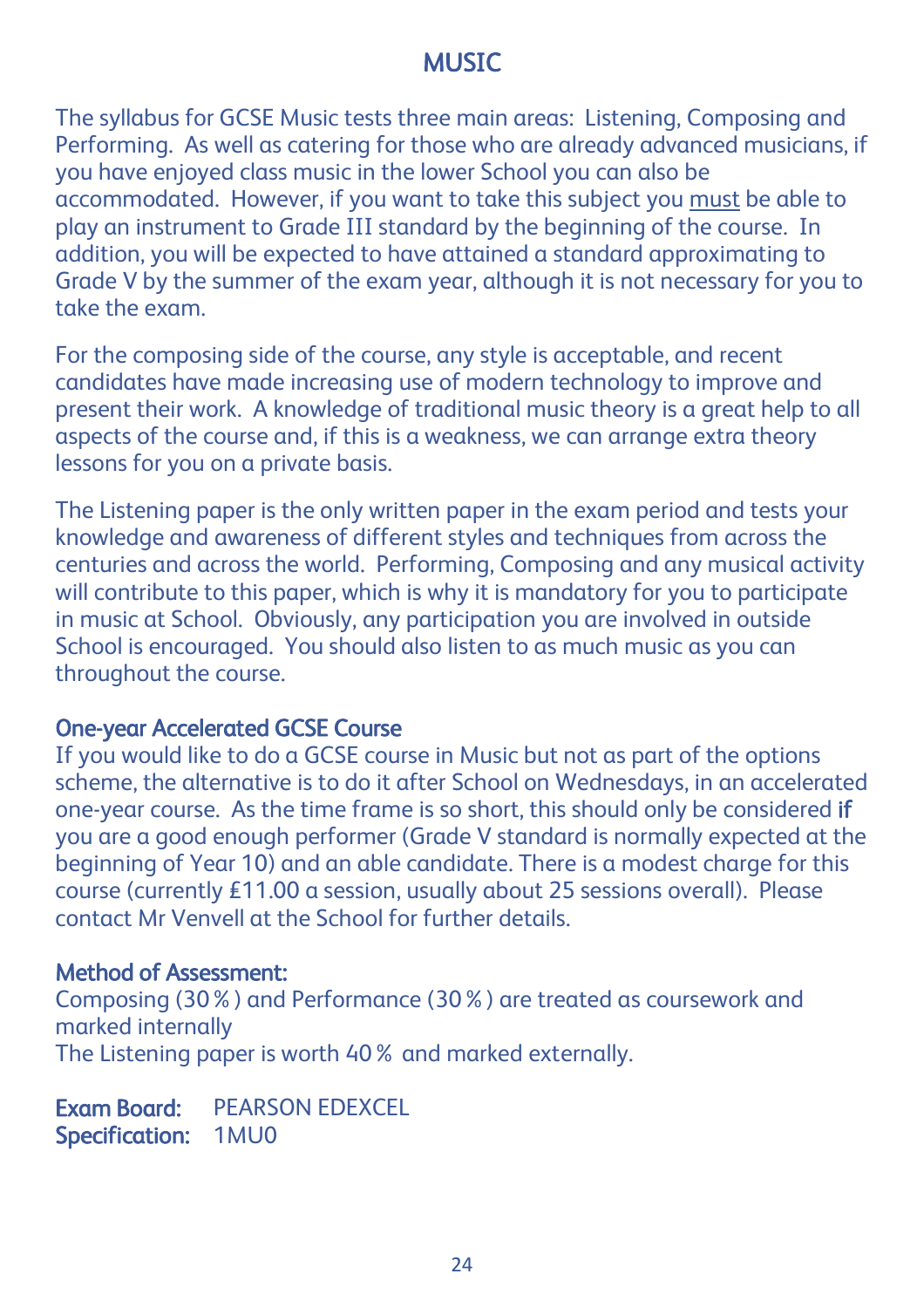# PHYSICAL EDUCATION

GCSE Physical Education is intended for those pupils who have a genuine interest in sport and physical activity. You must be playing regular School or Club sport, and/or play at least one traditional School sport to a good level.

## Aims and Requirements of the Course:

- Develop theoretical knowledge and understanding of the factors that underpin physical activity and sport and use this knowledge to improve performance
- Understand how the physiological and psychological state affects performance in physical activity and sport
- Perform effectively in different physical activities by developing skills and techniques and selecting and using tactics, strategies and/or compositional ideas
- Develop your ability to analyse and evaluate to improve performance in physical activity and sport
- Understand the contribution which physical activity and sport makes to health and well-being.
- Understand key socio-cultural influences which can affect people's involvement in physical activity and sport.

### Externally Examined Assessment (Theory):

Contributes 60% of total GCSE specification:

 You will take two written exams comprising short answer questions and extended knowledge answers. You will have to demonstrate application of your knowledge to real sporting situations. These exams will be taken at the end of the two-year programme of study.

## Internally Examined Assessment (Practical):

Contributes 40% of total GCSE specification and will be split into the following:

- 30% Practical performance in 3 sports, two comprising team sports and one an individual sport or visa-versa.
- 10% Analysis / evaluation / training program project (written).

Exam Board: AQA Specification: 8582